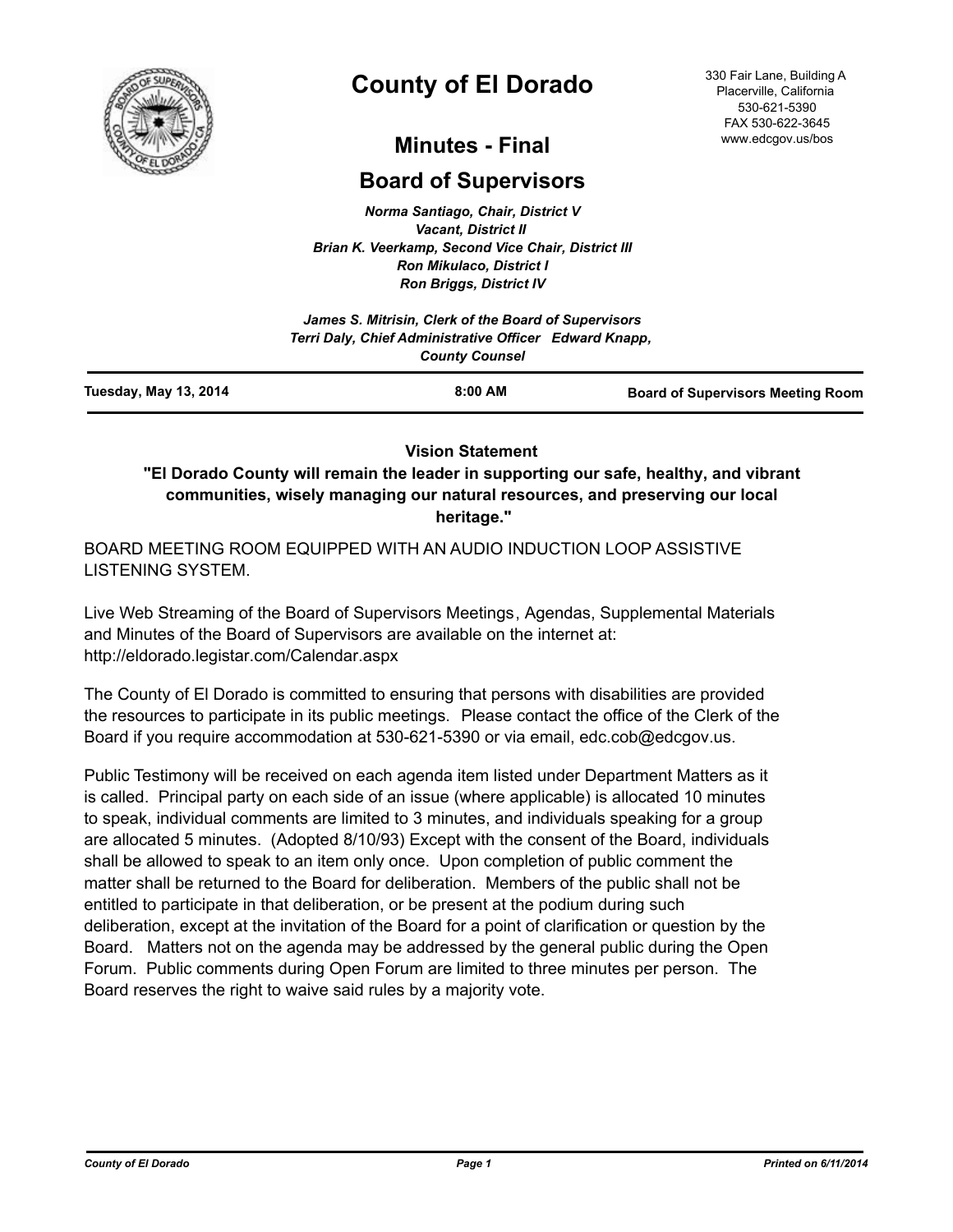#### **Board of Supervisors Minutes - Final May 13, 2014**

Materials related to an item on this Agenda submitted to the Board of Supervisors after distribution of the agenda packet are available for inspection during normal business hours in the public viewing packet located in the foyer of Building A, 330 Fair Lane, Placerville or in the Board Clerk's Office located at the same address. Such documents are also available on the Board of Supervisors' Meeting Agenda webpage subject to staff's ability to post the documents before the meeting.

The Board of Supervisors is concerned that written information submitted to the Board the day of the Board meeting may not receive the attention it deserves The Board Clerk cannot guarantee that any FAX, email, or mail received the day of the meeting will be delivered to the Board prior to action on the subject matter.

The Board meets simultaneously as the Board of Supervisors and the Board of Directors of the Air Quality Management District, In-Home Supportive Services, Public Housing Authority, Redevelopment Agency and other Special Districts.

For Purposes of the Brown Act § 54954.2 (a), the numbered items on this Agenda give a brief description of each item of business to be transacted or discussed. Recommendations of the staff, as shown, do not prevent the Board from taking other action.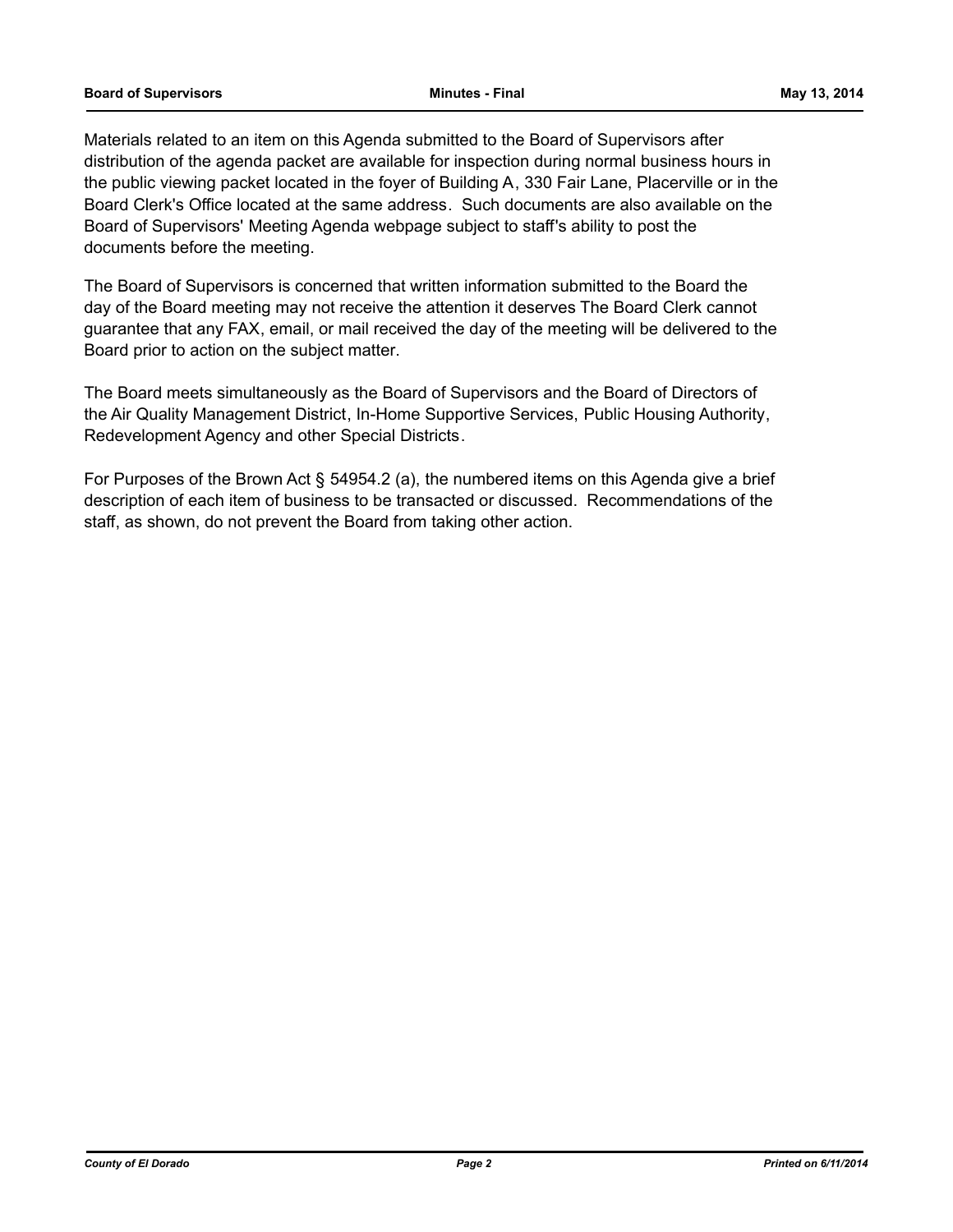### **8:02 A.M. - CALLED TO ORDER AND RECESSED TO CLOSED SESSIONS**

- Supervisor Briggs, Supervisor Santiago, Supervisor Mikulaco and Supervisor Veerkamp **Present:** 4 -
- **Absent:** 1 Supervisor Nutting

#### **9:07 A.M. - RECONVENED TO OPEN SESSION AND CLOSED SESSION REPORTS**

- Present: 4 Supervisor Briggs, Supervisor Santiago, Supervisor Mikulaco and Supervisor Veerkamp
- **Absent:** 1 Supervisor Nutting

#### **INVOCATION AND PLEDGE OF ALLEGIANCE TO THE FLAG**

**Pastor Craig Klatt of the Camino Adventist Church gave the Invocation. Supervisor Briggs led the Pledge of Allegiance to the Flag.**

### **ADOPTION OF THE AGENDA AND APPROVAL OF CONSENT CALENDAR**

#### **APPROVAL OF THE CONSENT CALENDAR**

*Public Comment: S. Taylor*

**A motion was made by Supervisor Mikulaco, seconded by Supervisor Veerkamp to Adopt the Agenda and Approve Consent Calendar 1 and Consent Calendar 2 together with no changes.**

**Yes:** 4 - Briggs, Santiago, Mikulaco and Veerkamp

**Absent:** 1 - Nutting

### **APPROVAL OF CONSENT CALENDAR 2 (Due to Supervisor's Nutting absence, the Board approved Consent Calendars 1 and 2 with one motion).**

The Board may make any necessary additions, deletions or corrections to the agenda including moving items to or from the Consent Calendar and adopt the agenda with one single vote. A Board member may request an item be removed from the Consent Calendar for discussion and possible action, and the item will be moved from Consent and heard as a separate item with Department Matters. Any member of the public may ask to address an item on the Consent Calendar prior to Board action.

**14-0719** CAO UPDATE

### **14-0718** OPEN FORUM

*Public Comment: S. Jameson, M. Smith, M. Leal, J. Henriquez, M. Lane, K. Smith*

#### **Supervisor Nutting arrived at 9:28 AM**

Present: 5 - Supervisor Briggs, Supervisor Santiago, Supervisor Mikulaco, Supervisor Veerkamp and Supervisor Nutting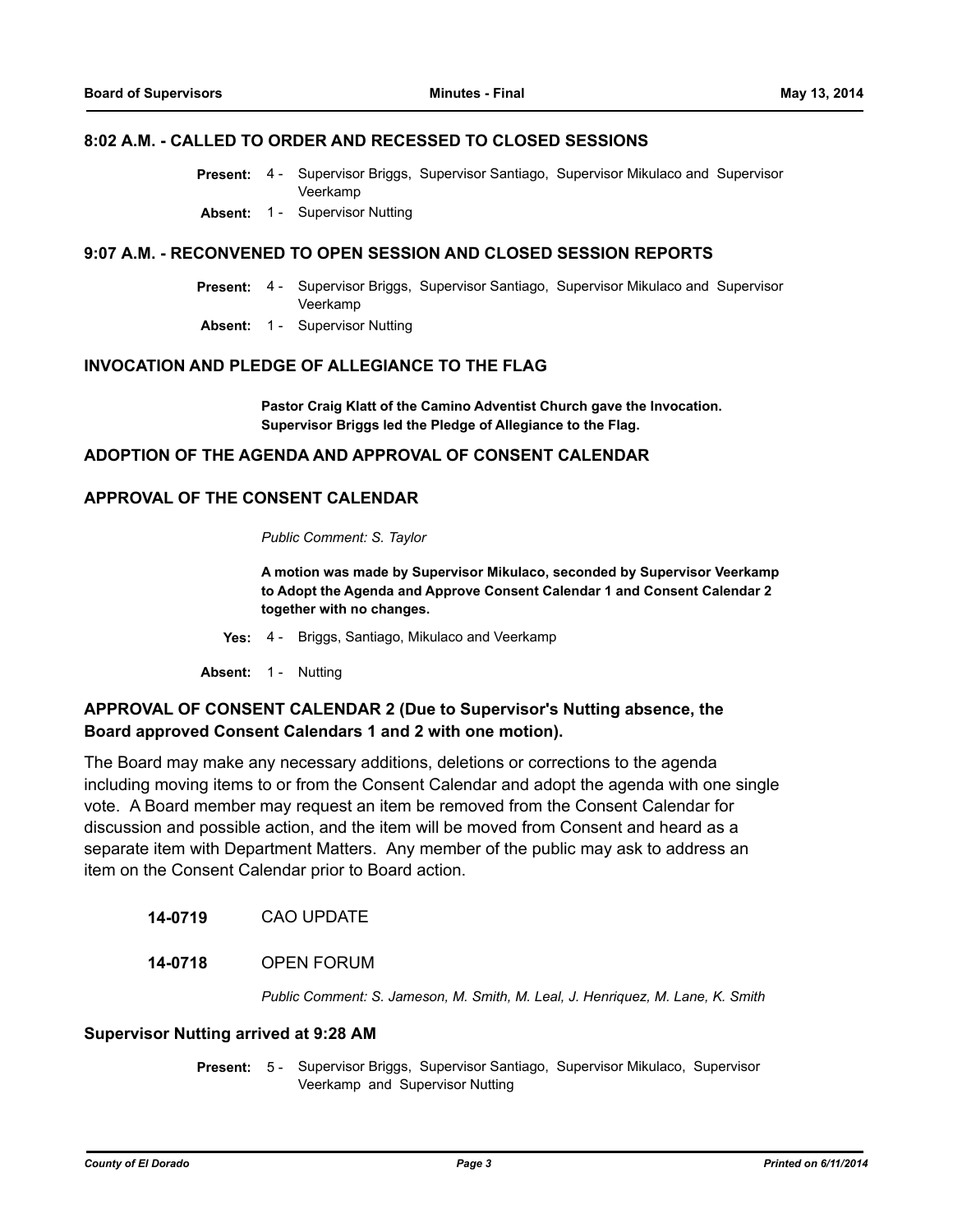### **CONSENT CALENDAR 1**

**1. 14-0510** Auditor-Controller recommending the Board authorize the continuation and utilization of the perpetual agreement between Hinderliter, deLlamas and Associates and El Dorado County. Hinderliter, deLlamas and Associates provides the County with services in regards to the monitoring, report preparation, and data analysis relating to current sales tax disbursements.

**FUNDING:** General Fund.

**This matter was Approved on the Consent Calendar.**

**2. 14-0592** Auditor-Controller recommending the Board approve and authorize the Chair to sign Resolution **051-2014** authorizing the transfer of unclaimed and stale-dated property tax refunds to the County General Fund.

**Resolution 051-2014 was Adopted upon Approval of the Consent Calendar.**

- **3. 14-0602** Auditor-Controller recommending the Board receive and file the audits performed by Gallina, LLP, of the County's financial statements for the year ended June 30, 2013. Reports include:
	- 1) Annual Financial Report;
	- 2) OMB A-133 Single Audit;
	- 3) Appropriations Limit Calculations;
	- 4) California Emergency Management Agency Programs;
	- 5) California Department of Community Services and Development Programs; and
	- 6) Management Letter.

**This matter was Approved on the Consent Calendar.**

**4. 14-0614** Auditor-Controller recommending the Board authorize the transfer of \$3,000 accumulated from Fiscal Year 2012/13 from the County's Cash Overage Fund to the General Fund.

**This matter was Approved on the Consent Calendar.**

**5. 14-0616** Auditor-Controller recommending the Board authorize the Auditor-Controller to remove the fixed assets listed on attachment B from the County's fixed asset records.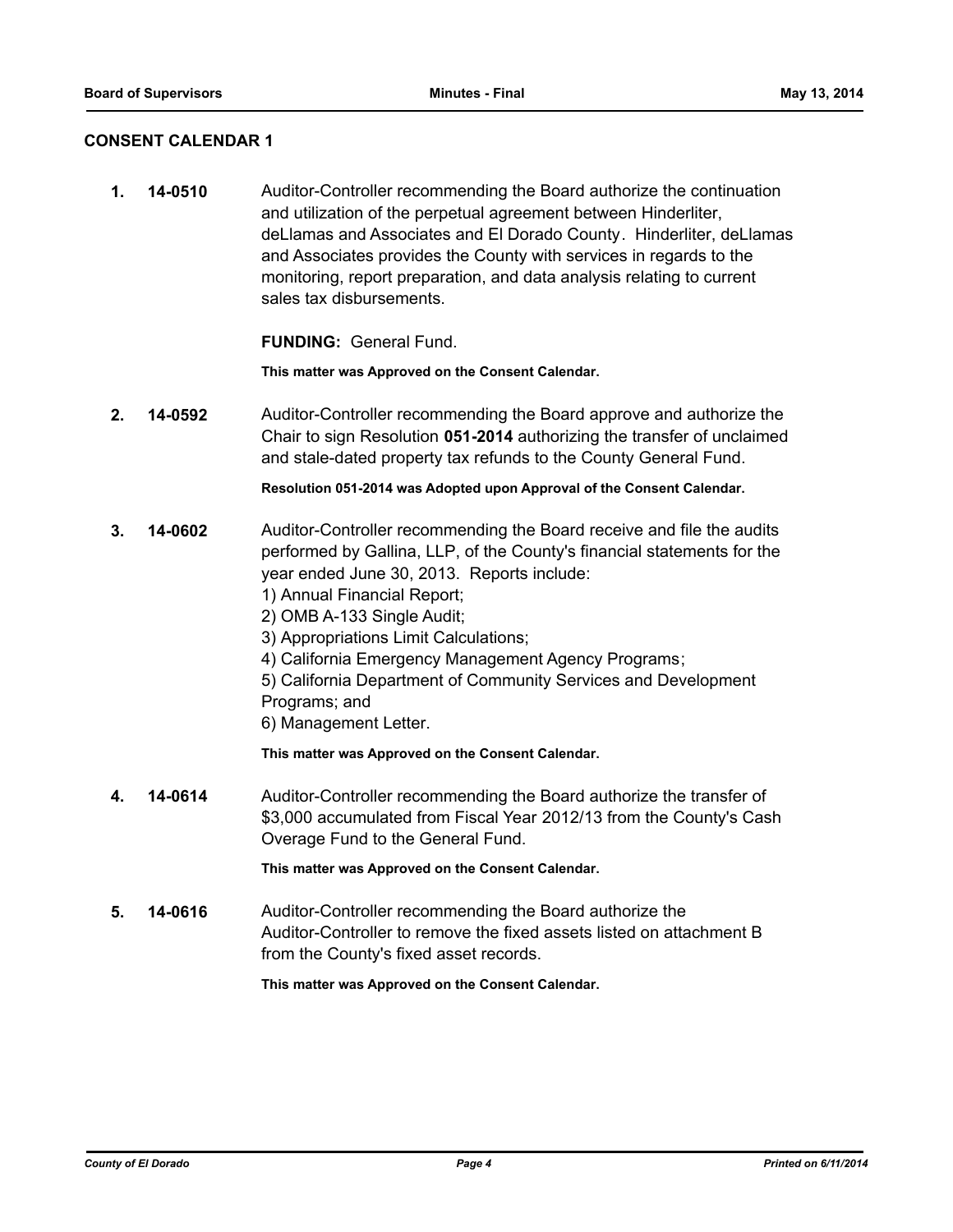| 6. | 14-0570 | Chief Administrative Office, Procurement and Contracts, recommending                                                                                                                                        |
|----|---------|-------------------------------------------------------------------------------------------------------------------------------------------------------------------------------------------------------------|
|    |         | the Board consider the following:                                                                                                                                                                           |
|    |         | 1) Authorize the Purchasing Agent to extend BP20130934 for one                                                                                                                                              |
|    |         | additional 12 month period to expire on 05/29/2015 for the purchase of                                                                                                                                      |
|    |         | Bulk Lubricants to the low qualified bidder, Hunt and Sons., Inc. of                                                                                                                                        |
|    |         | Placerville, CA; and                                                                                                                                                                                        |
|    |         | 2) Authorize the Purchasing Agent to increase the blanket purchase<br>order on an "as needed" basis during the awarded period as long as<br>funding is available within the requesting department's budget. |
|    |         |                                                                                                                                                                                                             |

**FUNDING**: General Fund and non General Fund.

**This matter was Approved on the Consent Calendar.**

**7. 14-0661** Chief Administrative Office, Facilities Division, recommending the Board ratify the Chief Administrator's signature on Change Order No. 2 to Agreement for Construction Services No. 406-C1425 with Benchmark General Engineering, Inc. to modify sidewalks and walkways to meet Americans with Disabilities Act requirements at the Placerville Jail Facility.

**FUNDING:** Accumulated Capital Outlay Fund.

**This matter was Approved on the Consent Calendar.**

**8. 14-0665** Chief Administrative Office recommending the Board approve and authorize the Chair to sign a Memorandum of Understanding (Fiscal Year 2013-14/CFRs 09-CFR002; 09-CFR003/Projects) with the Judicial Council of California; Administrative Office of the Courts; and the Superior Court of California, County of El Dorado regarding funding mechanisms for projects in Building C and the Cameron Park Courthouse.

**FUNDING:** Courthouse Construction Fund.

**This matter was Approved on the Consent Calendar.**

**9. 14-0669** Chief Administrative Office, Risk Management Division, recommending the Board approve the amended By-Laws for the County of El Dorado Health Plan Advisory Committee.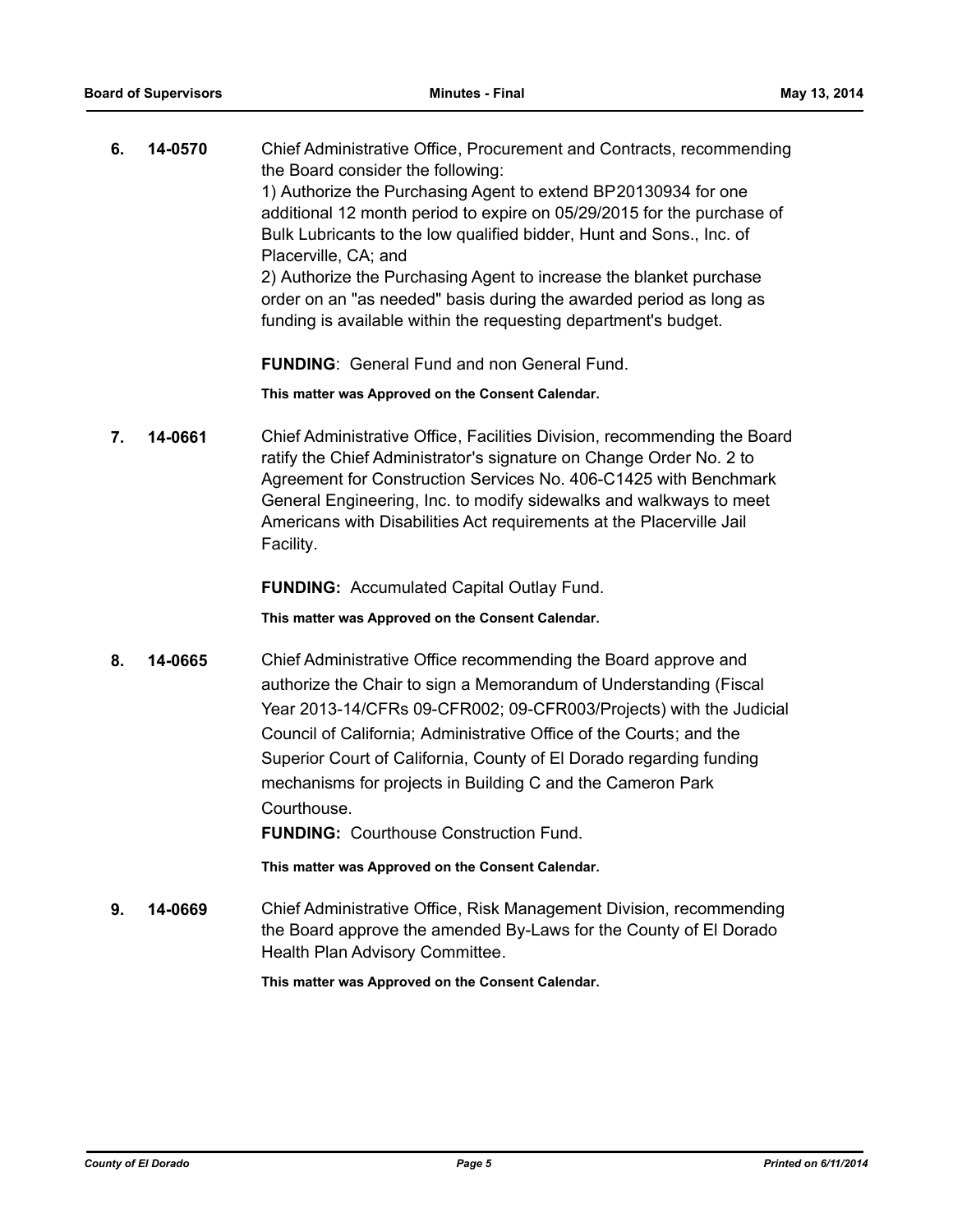|     | 10. 13-1579 | Chief Administrative Office recommending the Board authorize the Chief<br>Administrative Officer to sign Economic Incentive Agreement 609-O1411<br>with Q1 NanoSystems Corporation (doing business as Bloo Solar). This<br>agreement replaces and supersedes Agreement 357-O1411 executed<br>on 2/12/14 and clarifies the calculation of the Economic Development<br>Assistance to be paid under the Agreement.                                                                                                                                                                                                           |
|-----|-------------|---------------------------------------------------------------------------------------------------------------------------------------------------------------------------------------------------------------------------------------------------------------------------------------------------------------------------------------------------------------------------------------------------------------------------------------------------------------------------------------------------------------------------------------------------------------------------------------------------------------------------|
|     |             | <b>FUNDING: General Fund.</b>                                                                                                                                                                                                                                                                                                                                                                                                                                                                                                                                                                                             |
|     |             | This matter was Approved on the Consent Calendar.                                                                                                                                                                                                                                                                                                                                                                                                                                                                                                                                                                         |
| 11. | 10-1081     | Community Development Agency, Transportation Division,<br>recommending the Board approve and authorize the Chair to sign the<br>California Department of Transportation Amended Contract retroactively<br>extending the Temporary Construction Easement from April 15, 2014<br>through December 15, 2016 on the County owned parcel APN No.<br>098-171-013.                                                                                                                                                                                                                                                               |
|     |             | This matter was Approved on the Consent Calendar.                                                                                                                                                                                                                                                                                                                                                                                                                                                                                                                                                                         |
|     | 12. 13-0197 | Community Development Agency, Transportation Division,<br>recommending the Board approve and authorize the Chair to sign<br>Amendment 3 to the West Valley Village Subdivision Improvement<br>Agreement AGMT 07-1493 for Unit 1B extending the performance<br>period to February 7, 2015.                                                                                                                                                                                                                                                                                                                                 |
|     |             | <b>FUNDING:</b> Developer Funds (No Federal funds).                                                                                                                                                                                                                                                                                                                                                                                                                                                                                                                                                                       |
|     |             | This matter was Approved on the Consent Calendar.                                                                                                                                                                                                                                                                                                                                                                                                                                                                                                                                                                         |
|     | 13. 13-0198 | Community Development Agency, Transportation Division,<br>recommending the Board consider the following:<br>1) Approve and authorize the Chair to sign Amendment 2 to West Valley<br>Village Subdivision Improvement Agreement 07-1459 for Unit 3A<br>retroactively extending the performance period to February 7, 2014;<br>2) Direct staff to prepare Amendment 3 to extend the performance<br>period to February 7, 2015; and<br>3) Approve and authorize the Chair to sign Amendment 3 following<br>preparation by the Transportation Division, execution by the Owner, and<br>review and approval by County Counsel. |
|     |             |                                                                                                                                                                                                                                                                                                                                                                                                                                                                                                                                                                                                                           |

**FUNDING:** Developer Funds (No Federal funds).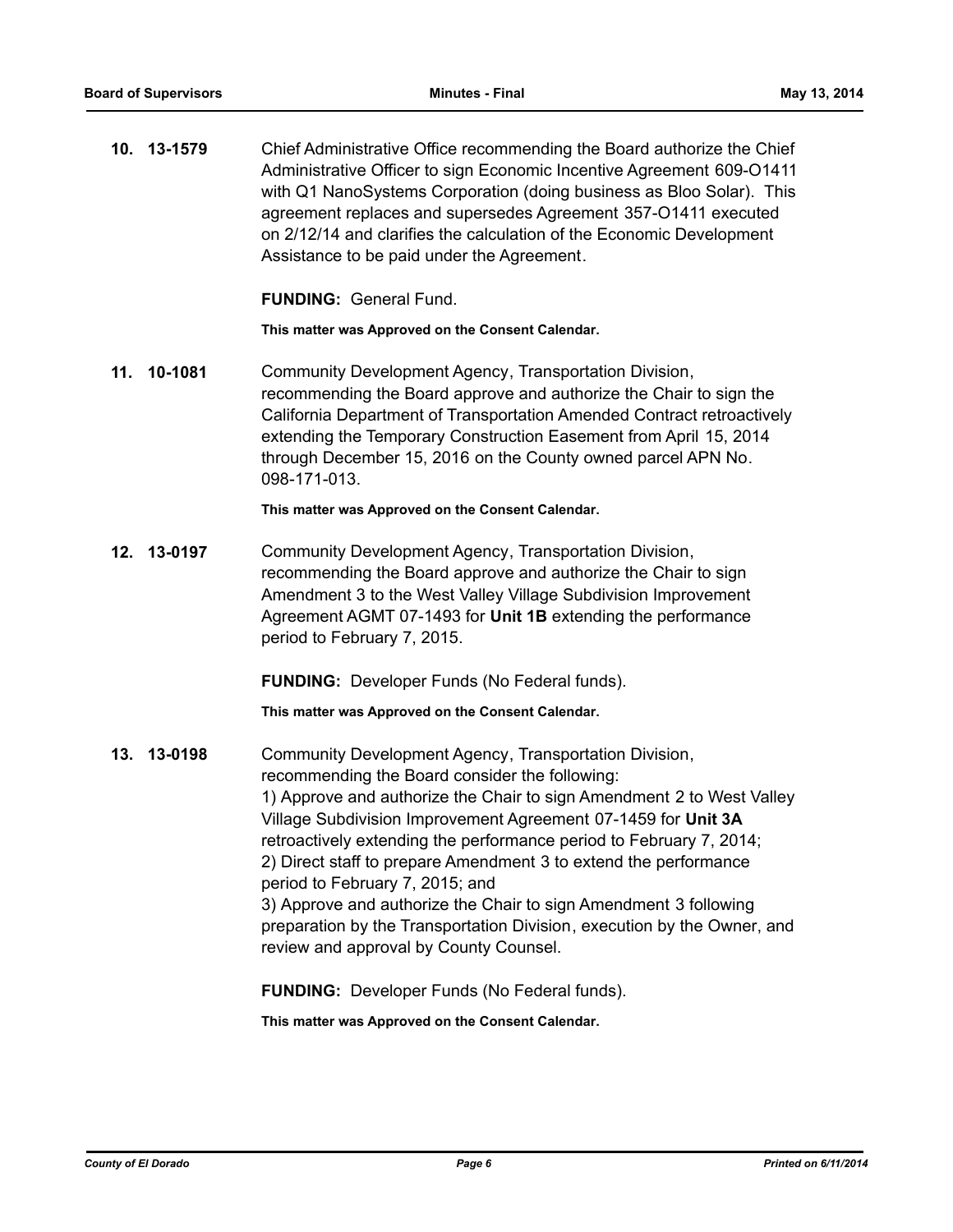| 14. 13-0199 | Community Development Agency, Transportation Division,<br>recommending the Board consider the following:                                                                                                                 |
|-------------|--------------------------------------------------------------------------------------------------------------------------------------------------------------------------------------------------------------------------|
|             | 1) Approve and authorize the Chair to sign Amendment 2 to West Valley<br>Village Subdivision Improvement Agreement 07-1467 for Unit 3B                                                                                   |
|             | retroactively extending the performance period to February 7, 2014;<br>2) Direct staff to prepare Amendment 3 to extend the performance                                                                                  |
|             | period to February 4, 2015; and<br>3) Approve and authorize the Chair to sign Amendment 3 following<br>preparation by the Transportation Division, execution by the Owner, and<br>review and approval by County Counsel. |

**FUNDING:** Developer Funds (No Federal funds).

**This matter was Approved on the Consent Calendar.**

**15. 13-0201** Community Development Agency, Transportation Division, recommending the Board approve and authorize the Chair to sign Amendment 2 to the West Valley Village Subdivision Improvement Agreement for **Unit 5A** extending the performance period to February 7, 2015.

**FUNDING:** Developer Funds (No Federal funds).

**This matter was Approved on the Consent Calendar.**

**16. 13-0203** Community Development Agency, Transportation Division, recommending the Board consider the following: 1) Approve and authorize the Chair to sign this Amendment 2 to West Valley Village Subdivision Improvement Agreement AGMT 07-1494 for **Unit 6B** with LandSource Holding Company, LLC, to retroactively extend the performance period to February 7, 2014 and recognize KB Home of Sacramento, Inc. as the Successor Owner; 2) Direct staff to prepare Amendment 3 to extend the performance period extended to February 4, 2015; and 3) Approve and authorize the Chair to sign Amendment 3 to AGMT 07-1494 following preparation by the Transportation Division, execution by the Successor Owner, and review and approval by County Counsel.

**FUNDING:** Developer Funds (No Federal funds).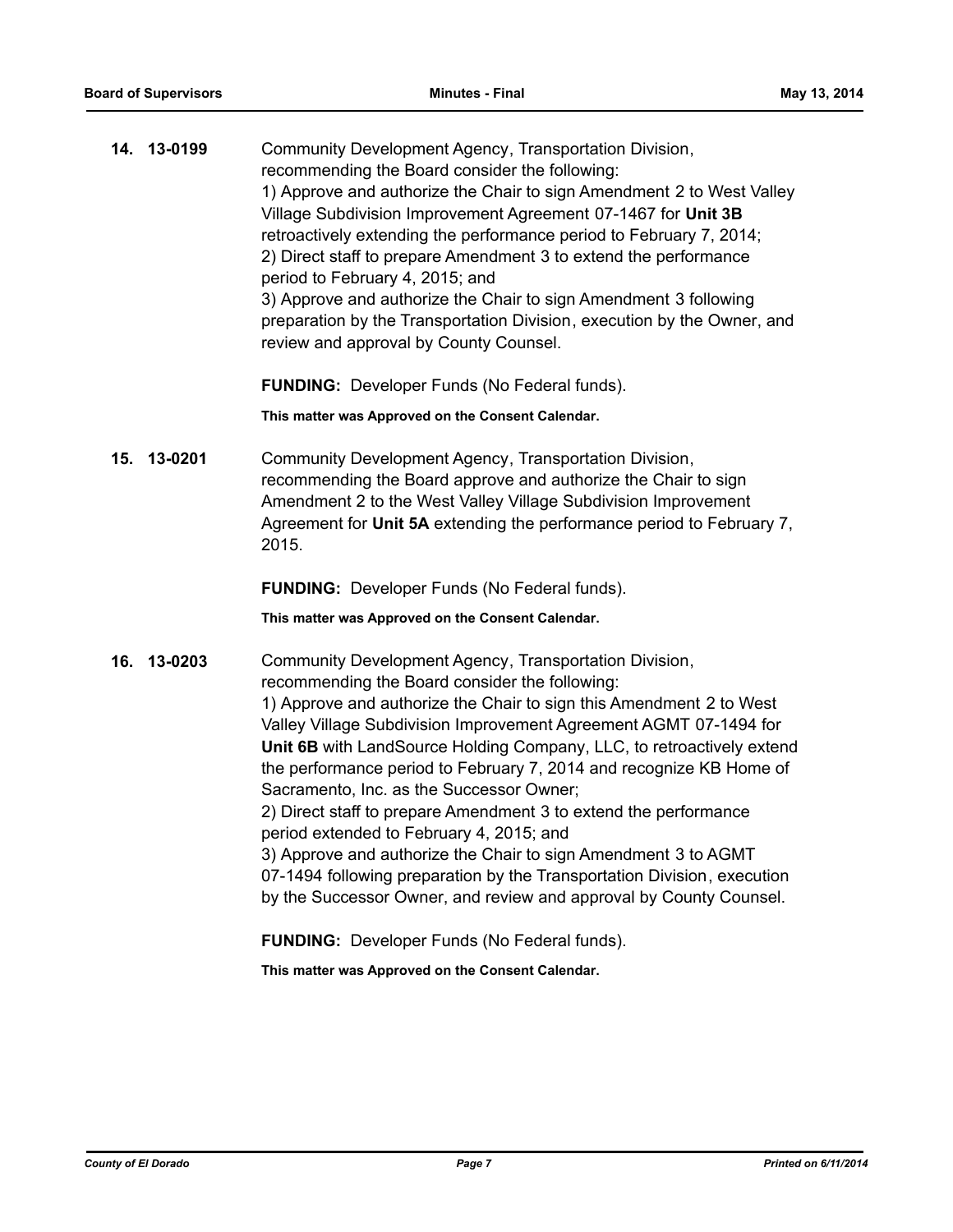|     | 17. 13-0205 | Community Development Agency, Transportation Division,<br>recommending the Board approve and authorize the Chair to sign<br>Amendment 2 to West Valley Village Subdivision Improvement<br>Agreement AGMT 07-1496 for Unit 7B extending the performance<br>period to February 7, 2015 and updating the Notices.                                                                                                                                                                                                                                                                                                                                                                                                                                                                                                                              |
|-----|-------------|---------------------------------------------------------------------------------------------------------------------------------------------------------------------------------------------------------------------------------------------------------------------------------------------------------------------------------------------------------------------------------------------------------------------------------------------------------------------------------------------------------------------------------------------------------------------------------------------------------------------------------------------------------------------------------------------------------------------------------------------------------------------------------------------------------------------------------------------|
|     |             | <b>FUNDING:</b> Developer Funds (no Federal Funds).                                                                                                                                                                                                                                                                                                                                                                                                                                                                                                                                                                                                                                                                                                                                                                                         |
|     |             | This matter was Approved on the Consent Calendar.                                                                                                                                                                                                                                                                                                                                                                                                                                                                                                                                                                                                                                                                                                                                                                                           |
| 18. | 14-0611     | Clerk of the Board, based upon the recommendation of the Placerville<br>Airport Advisory Committee, recommending the Board make the<br>following appointment to the Placerville Airport Advisory Committee for<br>the term stated.<br><b>Placerville Airport Advisory Committee:</b><br>Appoint Chris Nelson, User Group Member, Term Expiration 01/01/2018                                                                                                                                                                                                                                                                                                                                                                                                                                                                                 |
|     |             | This matter was Approved on the Consent Calendar.                                                                                                                                                                                                                                                                                                                                                                                                                                                                                                                                                                                                                                                                                                                                                                                           |
| 19. | 12-0542     | Health and Human Services Agency recommending the Board approve<br>and authorize the Chair to sign a Proclamation recognizing May 18,<br>2014 through May 24, 2014 as "Emergency Medical Services Week" in<br>the County of El Dorado.                                                                                                                                                                                                                                                                                                                                                                                                                                                                                                                                                                                                      |
|     |             | This matter was Approved on the Consent Calendar.                                                                                                                                                                                                                                                                                                                                                                                                                                                                                                                                                                                                                                                                                                                                                                                           |
| 20. | 14-0471     | Health and Human Services Agency, Community Services Division,<br>recommending the Board consider the following:<br>1) Approve and authorize the Chair to sign Agreement for Services<br>014-S1511 with All West Coachlines, Inc., A Coach USA Company, for<br>the provision of charter motor coach transportation services with the<br>purpose of helping to provide transportation for senior activities for the<br>term July 1, 2014 through June 30, 2017 with a maximum contractual<br>obligation of \$750,000; and<br>2) Authorize the Purchasing Agent, or designee, to execute further<br>documents relating to Agreement for Services 014-S1511, including<br>amendments thereto and contingent upon approval by County Counsel<br>and Risk Management, which do not affect the maximum dollar amount<br>or term of the Agreement. |

**FUNDING:** 100% funded by participant contributions.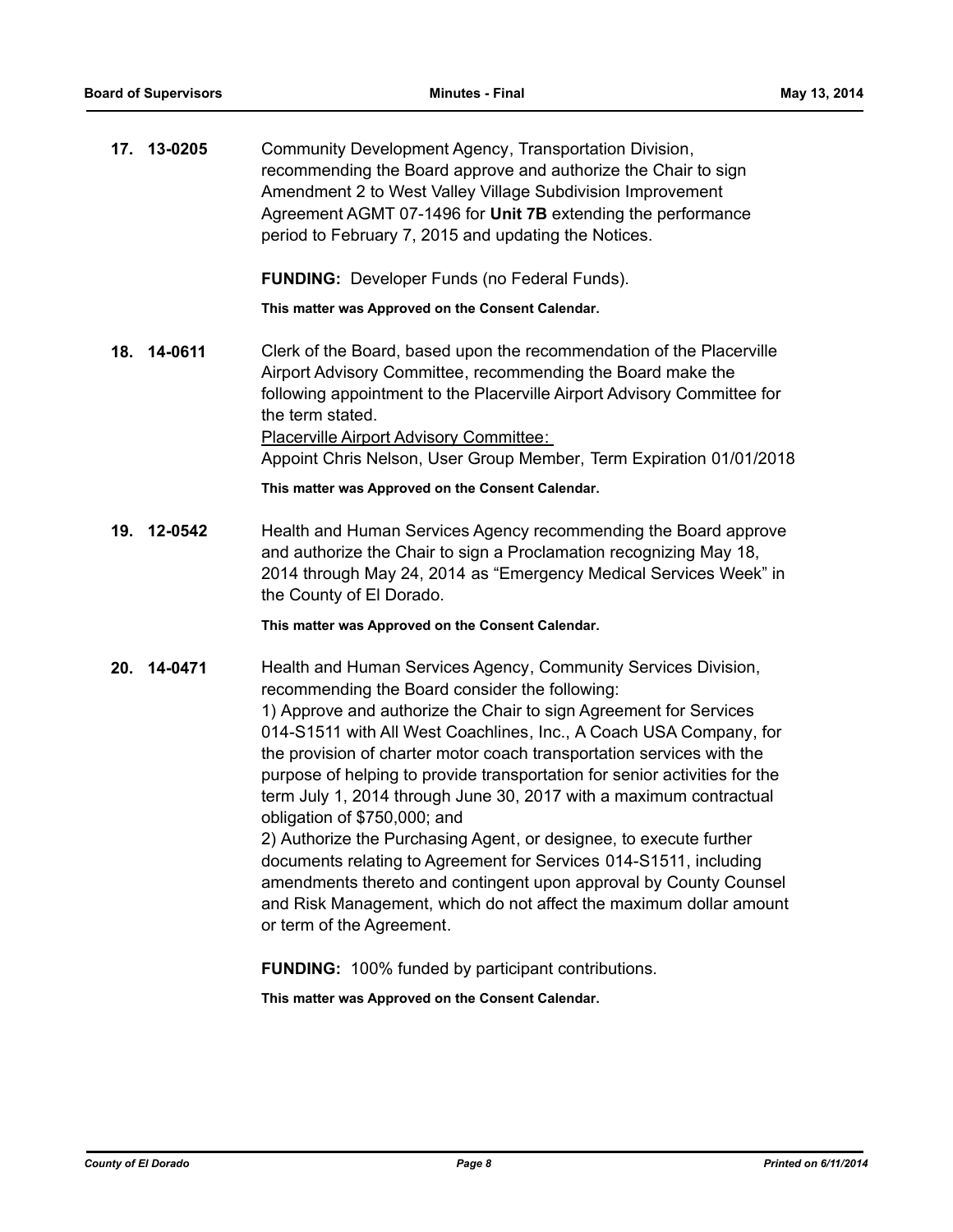|     | 21. 14-0587 | Health and Human Services Agency recommending the Board consider<br>the following:                                                |
|-----|-------------|-----------------------------------------------------------------------------------------------------------------------------------|
|     |             | 1) Approve and authorize the Chair to sign retroactive Agreement                                                                  |
|     |             | 322-F1411 with the County of Siskiyou for use of the County of El                                                                 |
|     |             | Dorado Psychiatric Health Facility services for a term of February 1,                                                             |
|     |             | 2013 through June 30, 2018; and                                                                                                   |
|     |             | 2) Authorize the Chief Administrative Officer, or designee, to execute                                                            |
|     |             | further documents relating to Agreement 322-F1411, including<br>amendments thereto and contingent upon approval by County Counsel |
|     |             | and Risk Management, which do not affect the term or compensation.                                                                |
|     |             |                                                                                                                                   |
|     |             | <b>FUNDING:</b> Revenue from the County of Siskiyou.                                                                              |
|     |             | This matter was Approved on the Consent Calendar.                                                                                 |
| 22. | 14-0628     | Health and Human Services Agency recommending the Board approve                                                                   |
|     |             | and authorize the Director to sign the following:<br>1) A letter to support the allocation of \$6.75 million dollars in State     |
|     |             | General Fund for Foster and Kinship Care Recruitment, Retention, and                                                              |
|     |             | Support; and                                                                                                                      |
|     |             | 2) A letter to support the allocation of \$20.3 million dollars in State                                                          |
|     |             | General Fund for Services to Child Victims of Commercial Sexual                                                                   |
|     |             | Exploitation.                                                                                                                     |
|     |             | <b>FUNDING: State General Fund.</b>                                                                                               |
|     |             |                                                                                                                                   |
|     |             | This matter was Approved on the Consent Calendar.                                                                                 |
| 23. | 14-0658     | Health and Human Services Agency, Public Health Division,                                                                         |
|     |             | recommending the Board authorize the addition of two (2) SMART                                                                    |
|     |             | Boards and two (2) Audience Response Systems to the Fiscal Year                                                                   |
|     |             | 2013-2014 Fixed Asset List for Health and Human Services Agency for                                                               |
|     |             | provision of Preparedness Program response education and training                                                                 |
|     |             | activities.                                                                                                                       |
|     |             | <b>FUNDING: State Funding.</b>                                                                                                    |
|     |             | This matter was Approved on the Consent Calendar.                                                                                 |
|     | 24. 14-0690 | Treasurer Tax-Collector recommending the Board support reinstatement                                                              |
|     |             | of the Senior Citizens and Disabled Citizens Property Tax Postponement                                                            |
|     |             | program and execute a letter of affirmation supporting AB 2231.                                                                   |
|     |             | This matter was Approved on the Consent Calendar.                                                                                 |
|     |             |                                                                                                                                   |
|     |             |                                                                                                                                   |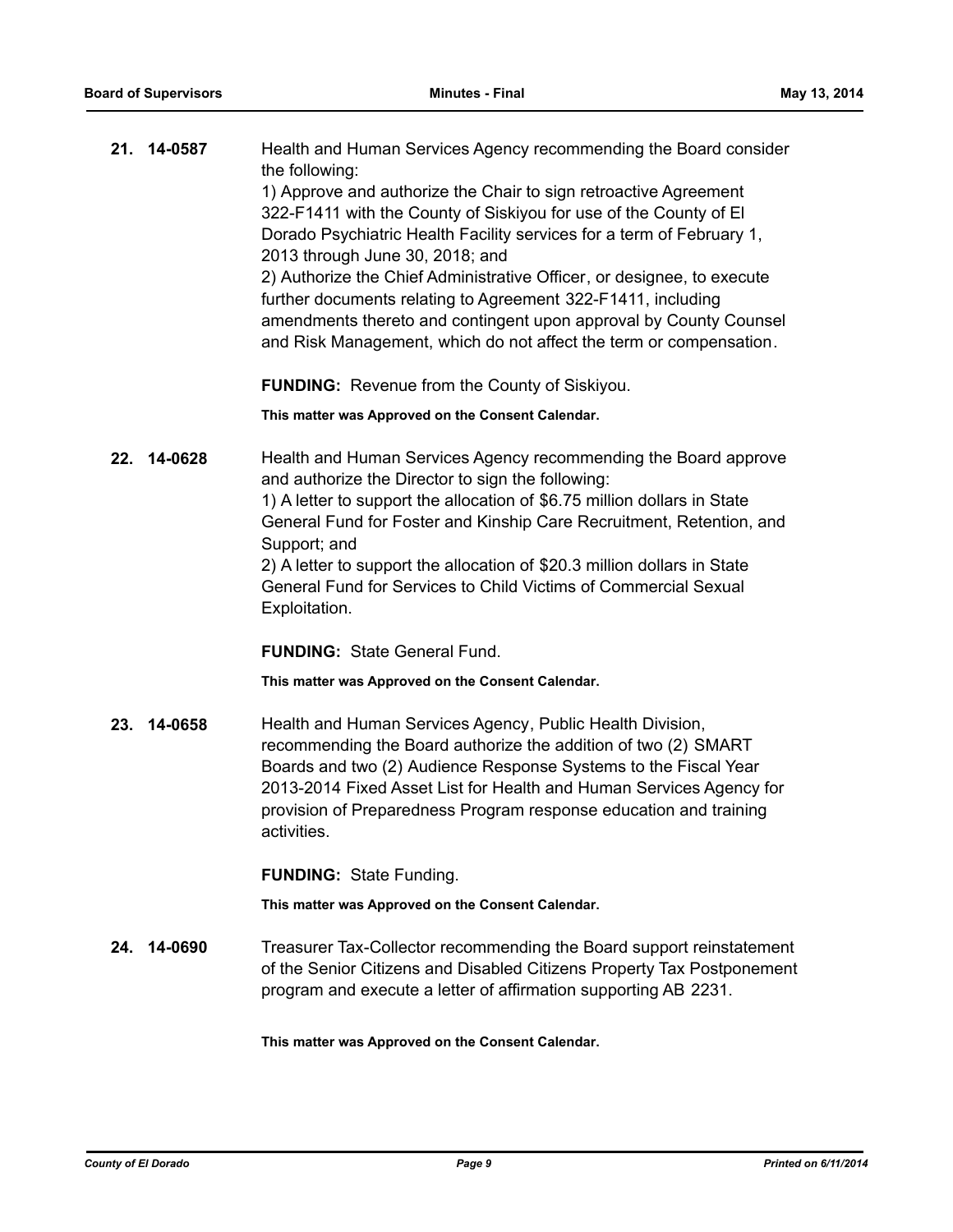| 25. 14-0630 | Supervisor Santiago requesting the Board consider approving the<br>Chair's signature on a letter to the leaders of the California State Senate<br>and Assembly from rural counties expressing the need to address water<br>storage as a concern in the State's quest to pursue a statewide water<br>bond. |
|-------------|-----------------------------------------------------------------------------------------------------------------------------------------------------------------------------------------------------------------------------------------------------------------------------------------------------------|
|             | This matter was Approved on the Consent Calendar.                                                                                                                                                                                                                                                         |

**26. 14-0673** Supervisor Santiago requesting Board approval of Proclamation recognizing May, 2014, as Lake Tahoe Wildfire Awareness Month.

**This matter was Approved on the Consent Calendar.**

### **CONSENT CALENDAR 2**

**27. 14-0640** Clerk of the Board recommending the Board approve the Minutes from the special meeting of the Board of Supervisors on April 28, 2014 and the regular meeting of the Board of Supervisors on April 29, 2014.

#### **This matter was Approved on the Consent Calendar.**

**28. 14-0197** Community Development Agency, Transportation Division, recommending the Board consider the following: 1) Make findings pursuant to Ordinance Code 3.13.030 that there are specialty skills required for the work performed under this Agreement that are not expressly identified in County classifications; and 2) Approve and authorize the Chair to sign Agreement for Services No. 451-S1411 with Radman Aerial Surveys, Inc. in the amount of \$145,000 for a term of three (3) years to provide aerial photography and topographic mapping services in support of the Capital Improvement Program.

**FUNDING:** Various local, state and federal sources (Federal Funds).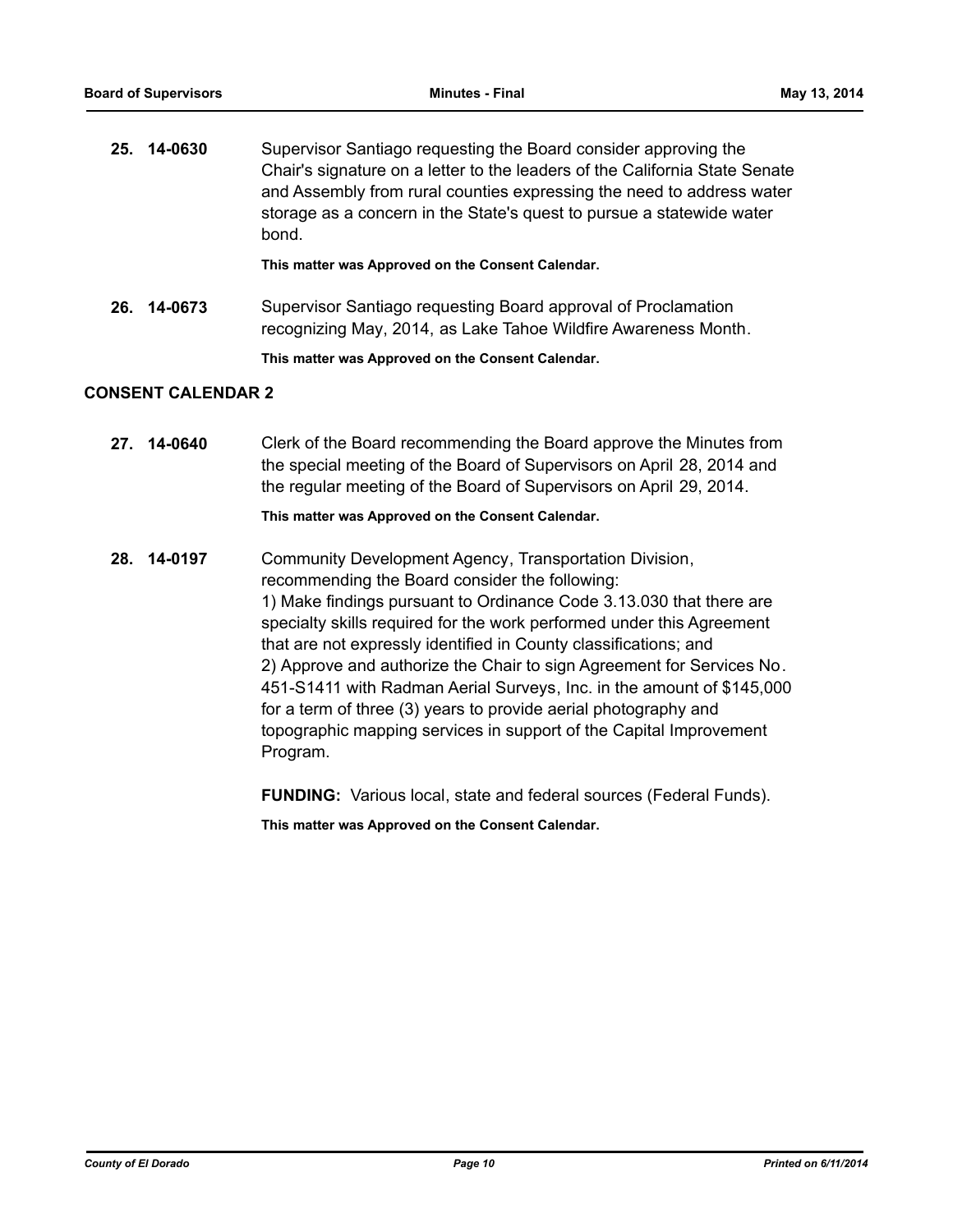**29. 13-1056** Health and Human Services Agency, Community Services Division, recommending the Board consider the following: 1) Approve and authorize the Chair to sign Amendment II to Agreement for Services 003-S1310 with Ski Air Incorporated increasing the maximum not-to-exceed amount by \$8,000 for a maximum contractual obligation of \$98,318 for the provision of heating and air conditioning system design, installation, and repair services with no change to the current term that ends June 30, 2015; and 2) Authorize termination of Agreement for Services 003-S1310 pursuant to its Article XIX Item D "Termination or Cancellation without Cause" to be effective May 13, 2014 due to the County entering into a new agreement with Ski Air Incorporated in December after conducting a successful Request for Proposal process. **FUNDING:** Funded through Federal Grant Funding (Department of Energy Weatherization Assistance Program and Low-income Home Energy Assistance Program).

**This matter was Approved on the Consent Calendar.**

**30. 12-0544** Health and Human Services Agency, Community Services Division, recommending the Board consider the following: 1) Approve the 2014-2015 Update to the 2012-2016 El Dorado County Area Plan for Senior Services; and 2) Approve and authorize the Chair to sign a Transmittal Letter for submittal of said Plan Update to the California Department of Aging.

**Funding:** Federal and State Grant Funding.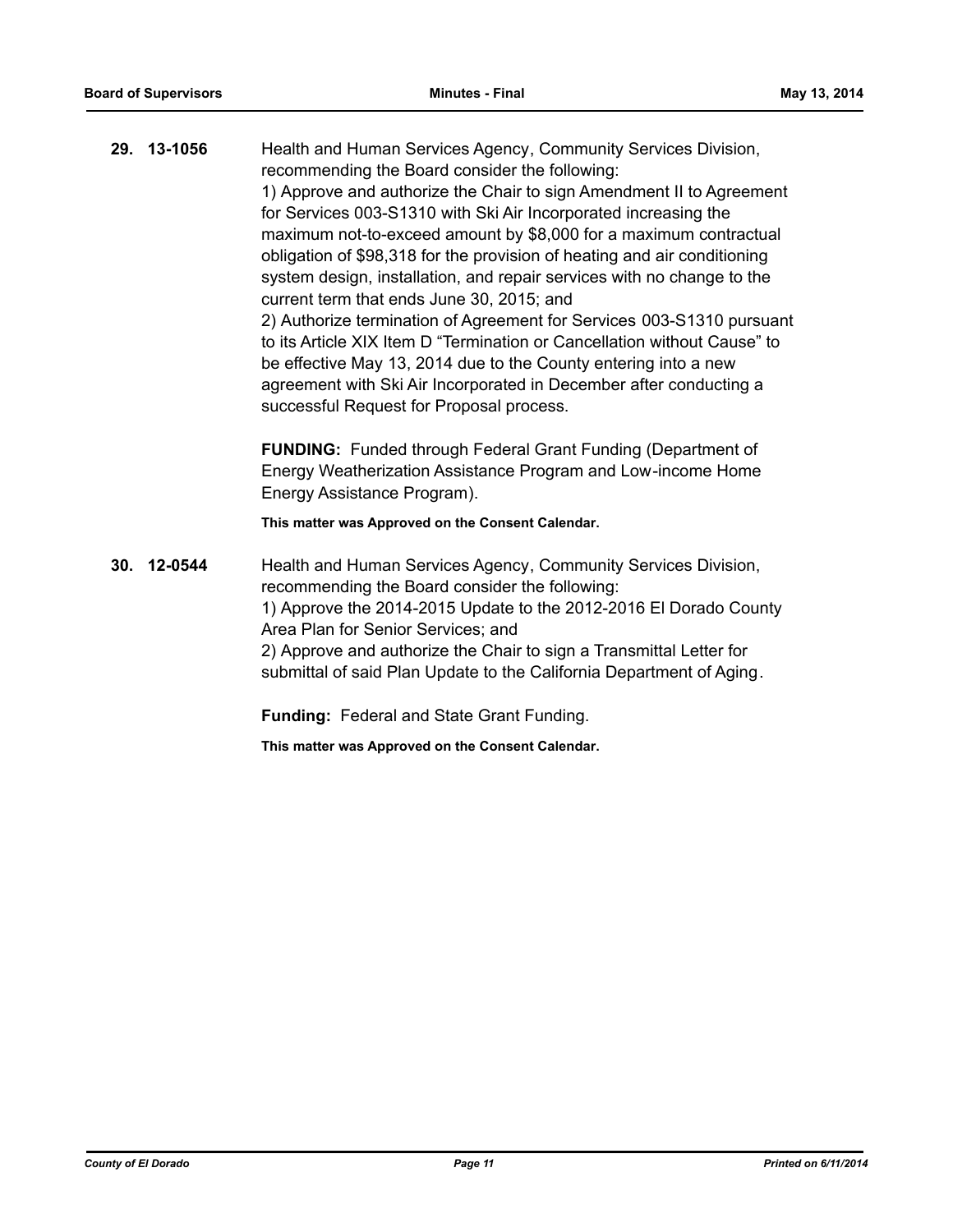| 31. | 14-0446 | Health and Human Services Agency, Mental Health Division,<br>recommending the Board consider the following:<br>1) Approve and authorize the Chair to sign Agreement for Services<br>456-S1411 with Summitview Child & Family Services, Inc., with an<br>estimated budget of \$3,678,600 for a term effective upon final<br>execution by the parties thereto through June 30, 2019 for the provision<br>of Adult Residential Facility Services;<br>2) Approve the one time use of Mental Health Services Act funding in<br>the amount of \$129,600 for facility start-up costs;<br>3) Authorize the Purchasing Agent to execute further documents relating<br>to the above noted Agreement, including amendments thereto,<br>contingent upon approval by County Counsel and Risk Management,<br>which do not affect the maximum dollar amount or term of the<br>Agreement; and<br>4) Approve and authorize the Chair to sign two letters to Community<br>Care Licensing Division offices requesting the prioritization of the<br>request and consideration for approval of the Adult Residential Facility<br>license in order to expedite services within the community. |
|-----|---------|-------------------------------------------------------------------------------------------------------------------------------------------------------------------------------------------------------------------------------------------------------------------------------------------------------------------------------------------------------------------------------------------------------------------------------------------------------------------------------------------------------------------------------------------------------------------------------------------------------------------------------------------------------------------------------------------------------------------------------------------------------------------------------------------------------------------------------------------------------------------------------------------------------------------------------------------------------------------------------------------------------------------------------------------------------------------------------------------------------------------------------------------------------------------------|
|     |         | FUNDING: Mental Health Services Act (State / Federal funding).<br>This matter was Approved on the Consent Calendar.                                                                                                                                                                                                                                                                                                                                                                                                                                                                                                                                                                                                                                                                                                                                                                                                                                                                                                                                                                                                                                                     |
| 32. | 14-0586 | Health and Human Services Agency, Mental Health Division,<br>recommending the Board consider the following:<br>1) Approve and authorize the Chair to sign retroactive Agreement for<br>Services 421-S1411 with Crestwood Behavioral Health, Inc., with a<br>maximum obligation of \$3,350,000 for the term of March 1, 2014<br>through June 30, 2016 for the provision of long-term, 24-hour special<br>treatment programs for adults with a serious mental disorder, as well as<br>access to psychiatric health facility services on an "as requested" basis;<br>and<br>2) Authorize the Purchasing Agent to execute further documents relating<br>to the above noted Agreement, including amendments thereto,<br>contingent upon approval by County Counsel, Risk Management, and<br>Human Resources that do not affect the maximum dollar amount or the<br>term.                                                                                                                                                                                                                                                                                                     |

**FUNDING:** State and Federal Funding.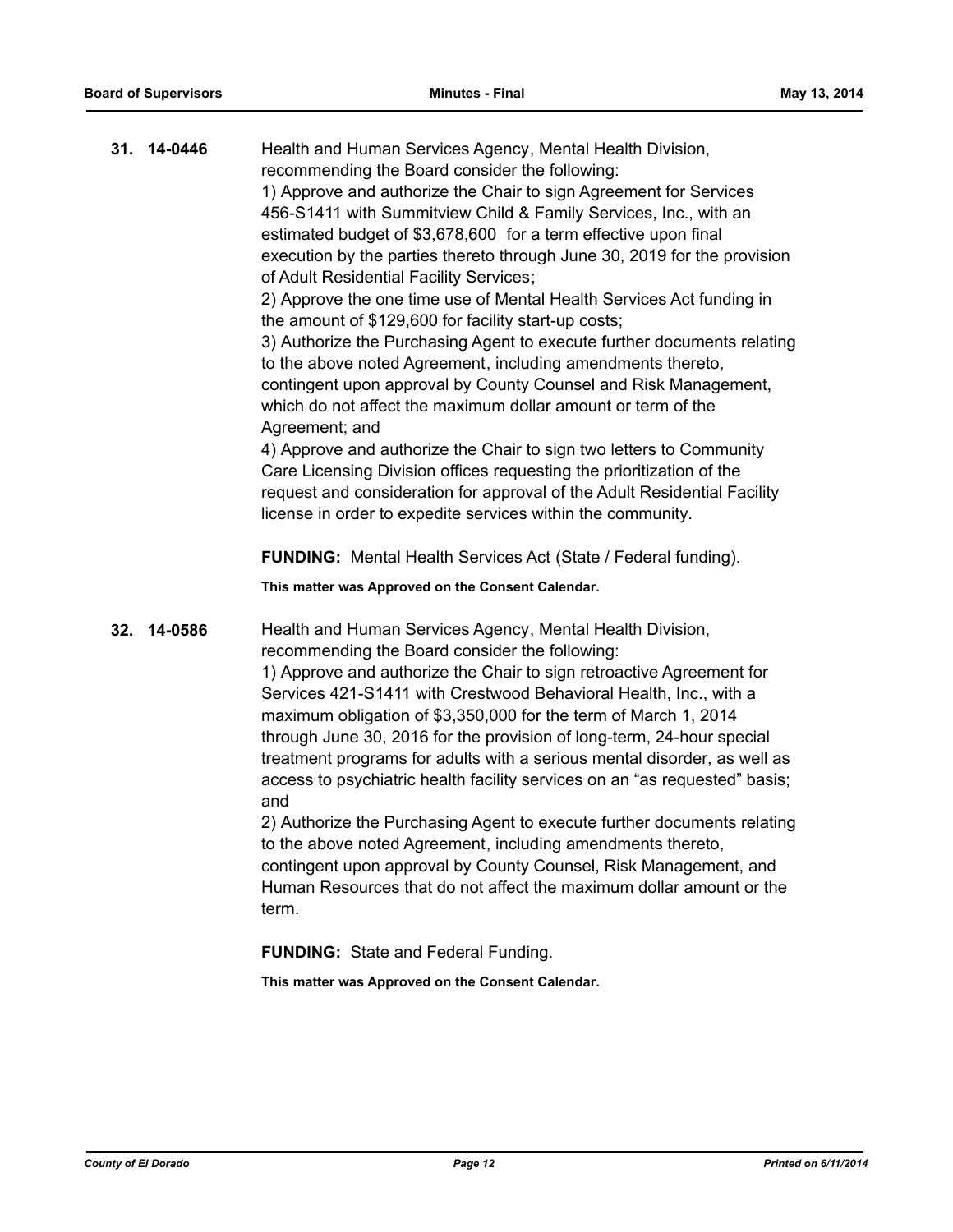| 33. 14-0597 | Health and Human Services Agency, Public Health Division,<br>recommending the Board consider the following:                                                                                                                                                                                                                                                                                                                                                |
|-------------|------------------------------------------------------------------------------------------------------------------------------------------------------------------------------------------------------------------------------------------------------------------------------------------------------------------------------------------------------------------------------------------------------------------------------------------------------------|
|             | 1) Accept an allocation in the amount of \$100,000 from the Department<br>of Health Care Services for Medi-Cal Outreach and Enrollment activities;<br>and                                                                                                                                                                                                                                                                                                  |
|             | 2) Authorize the Chair to sign the associated Allocation Agreement in the<br>amount of \$100,000 for the term March 12, 2014 through December 31,<br>2016; and                                                                                                                                                                                                                                                                                             |
|             | 3) Authorize the Chair to sign a budget transfer to increase Health<br>Promotions Community Based Services Promotions Support revenue<br>and appropriations by \$100,000 (4/5 vote required); and<br>4) Approve and Authorize the Director of the Health and Human<br>Services Agency, or designee, to sign any required fiscal and<br>programmatic reports and to perform any and all administrative<br>responsibilities in relationship to said funding. |
|             | FUNDING: Medi-Cal Outreach and Enrollment Grant (State/Federal).                                                                                                                                                                                                                                                                                                                                                                                           |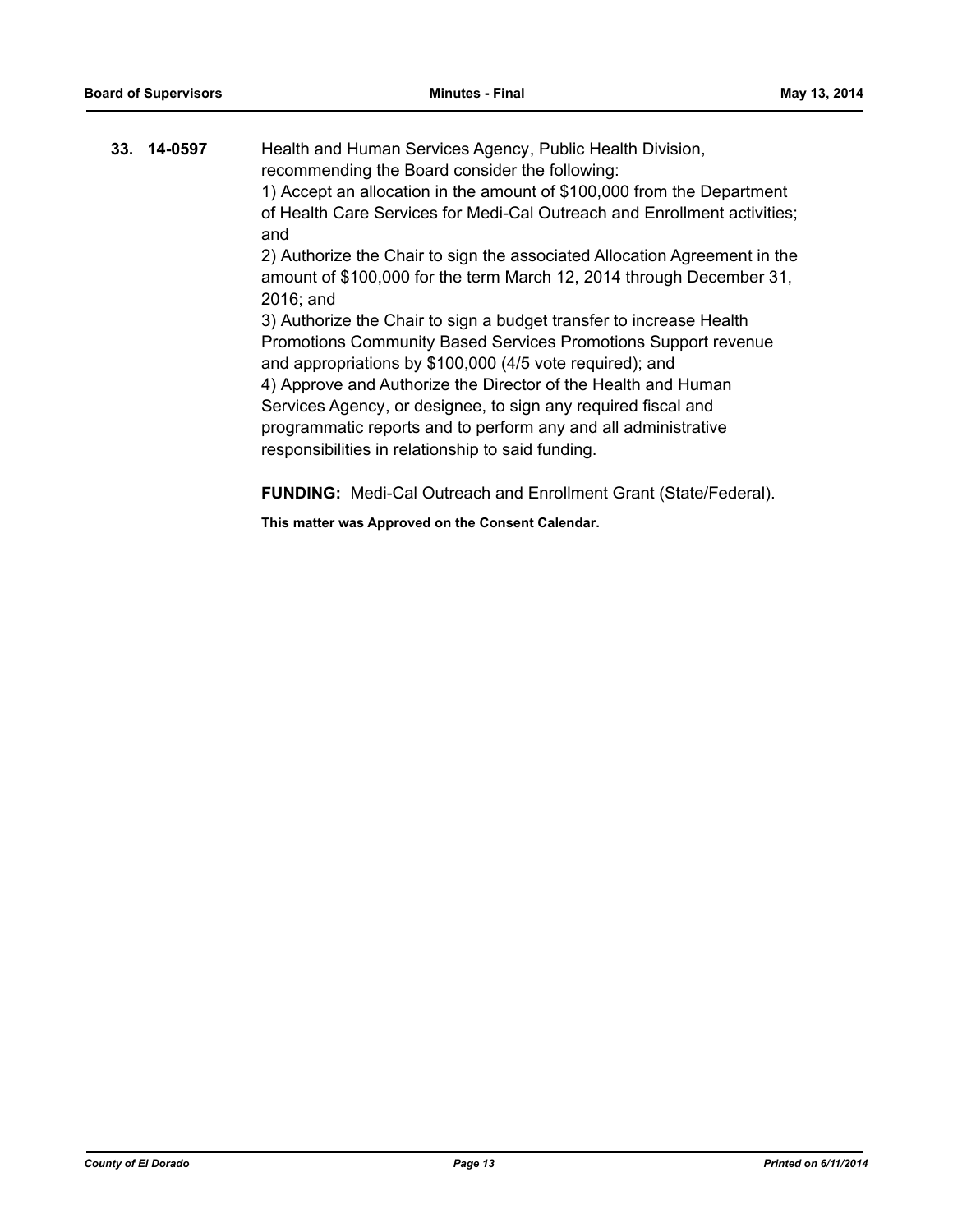**34. 14-0618** Health and Human Services Agency, Mental Health Division and Probation Department, recommending the Board consider the following: 1) Authorize the termination of perpetual Agreement for Services 925-S0811 with Environmental Alternatives for the provision of emergency shelter care and/or foster care placement services on an "as requested" basis pursuant to Article XVII, Item D Termination or Cancellation Without Cause, to be effective upon final execution of perpetual Agreement for Services 462-S1411 with Environmental Alternatives;

2) Approve and authorize the Chair to execute perpetual Agreement for Services 462-S1411 with Environmental Alternatives with a maximum not-to-exceed compensation of \$2,000,000 during any fiscal year with a term that shall commence upon execution, and remain in perpetuity, unless terminated by either party for the provision of emergency shelter care and/or foster care placement services on an "as requested" basis; 3) Authorize the termination of perpetual Agreement for Services 942-S0811 with Sierra Child and Family Services, Inc., for the provision of emergency shelter care and/or foster care placement services on an "as requested" basis pursuant to Article XVII, Item D Termination or Cancellation Without Cause, to be effective upon final execution of perpetual Agreement for Services 463-S1411 with Sierra Child and Family Services, Inc.;

4) Approve and authorize the Chair to execute perpetual Agreement for Services 463-S1411 with Sierra Child and Family Services, Inc. with a maximum not-to-exceed compensation of \$2,000,000 during any fiscal year with a term that shall commence upon execution, and remain in perpetuity, unless terminated by either party for the provision of emergency shelter care and/or foster care placement services on an "as requested" basis;

5) Authorize the termination of perpetual Agreement for Services 165-S0911 with Oakendell, doing business as Oakendell Residential Treatment Facility, for the provision of emergency shelter care and/or foster care placement services on an "as requested" basis pursuant to Article XVII, Item D Termination or Cancellation Without Cause, to be effective upon final execution of perpetual Agreement for Services 464-S1411 with Oakendell, doing business as Oakendell Residential Treatment Facility;

6) Approve and authorize the Chair to execute perpetual Agreement for Services 464-S1411 with Oakendell, doing business as Oakendell Residential Treatment Facility with a maximum not-to-exceed compensation of \$400,000 during any fiscal year with a term that shall commence upon execution, and remain in perpetuity, unless terminated by either party for the provision of emergency shelter care and/or foster care placement services on an "as requested" basis; and 7) Authorize the Chief Administrative Officer, or their designee, to execute further documents relating to Agreement for Services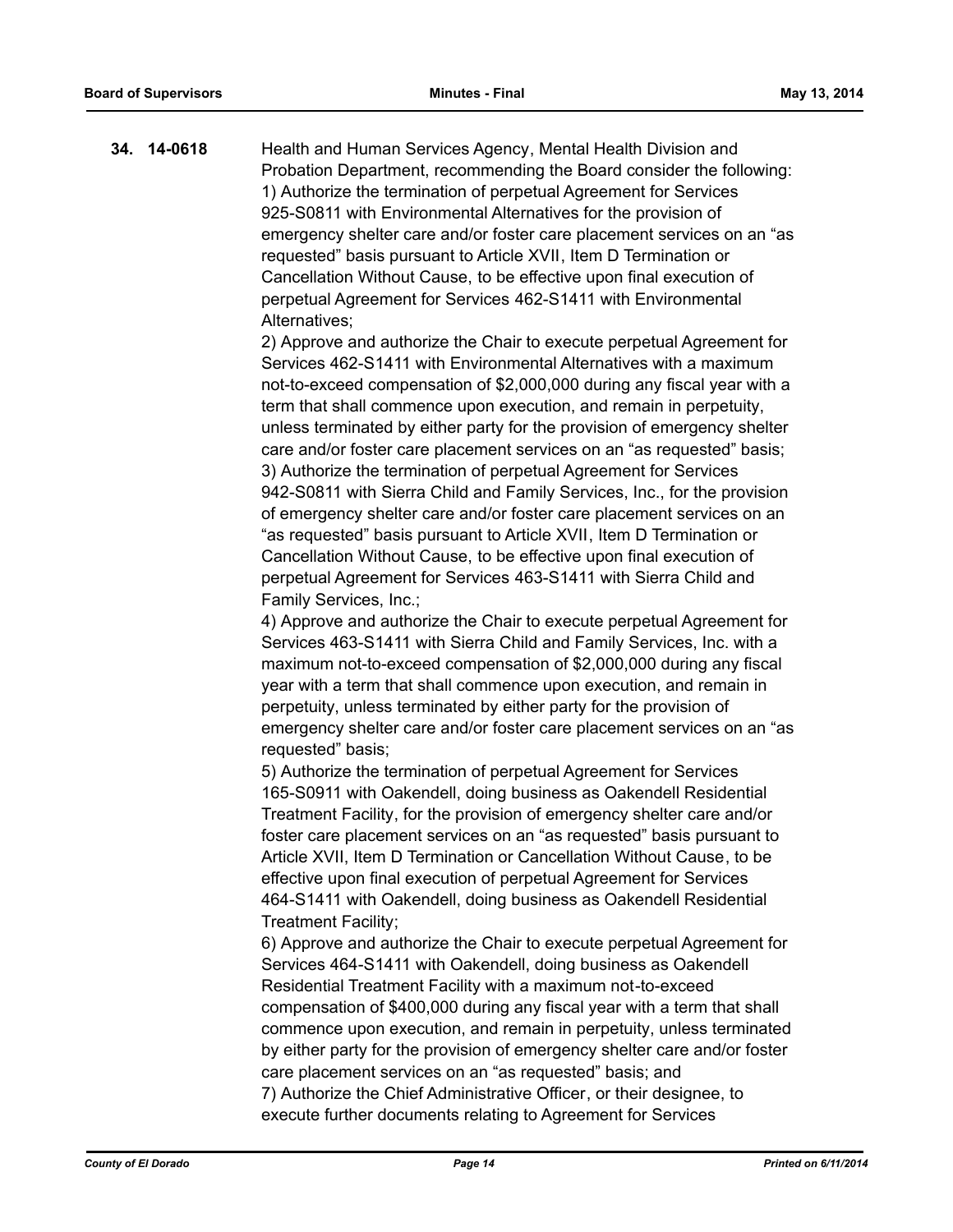462-S1411, Agreement for Services 463-S1411, and Agreement for Services 464-S1411, including amendments thereto, contingent upon approval by County Counsel, Risk Management, and Human Resources, as applicable, which do not affect the maximum compensation or term of the Agreement.

**FUNDING:** Funded with a blend of Federal and State funds (85%) with County share of cost or required match (15%) met primarily with realignment resources.

**This matter was Approved on the Consent Calendar.**

**35. 14-0634** Health and Human Services Agency recommending the Board consider the following:

> 1) Approve the use of the Public Health Accreditation Board Site Visitor Agreement Form 2014, noting the non-standard indemnity language; and

2) Authorize County staff participating as a Public Health Accreditation Board site visitor to sign said agreement, including any future amendments, contingent upon approval by County Counsel and Risk Management.

**FUNDING:** Federal Medi-Cal Administrative Activities Fund Balance.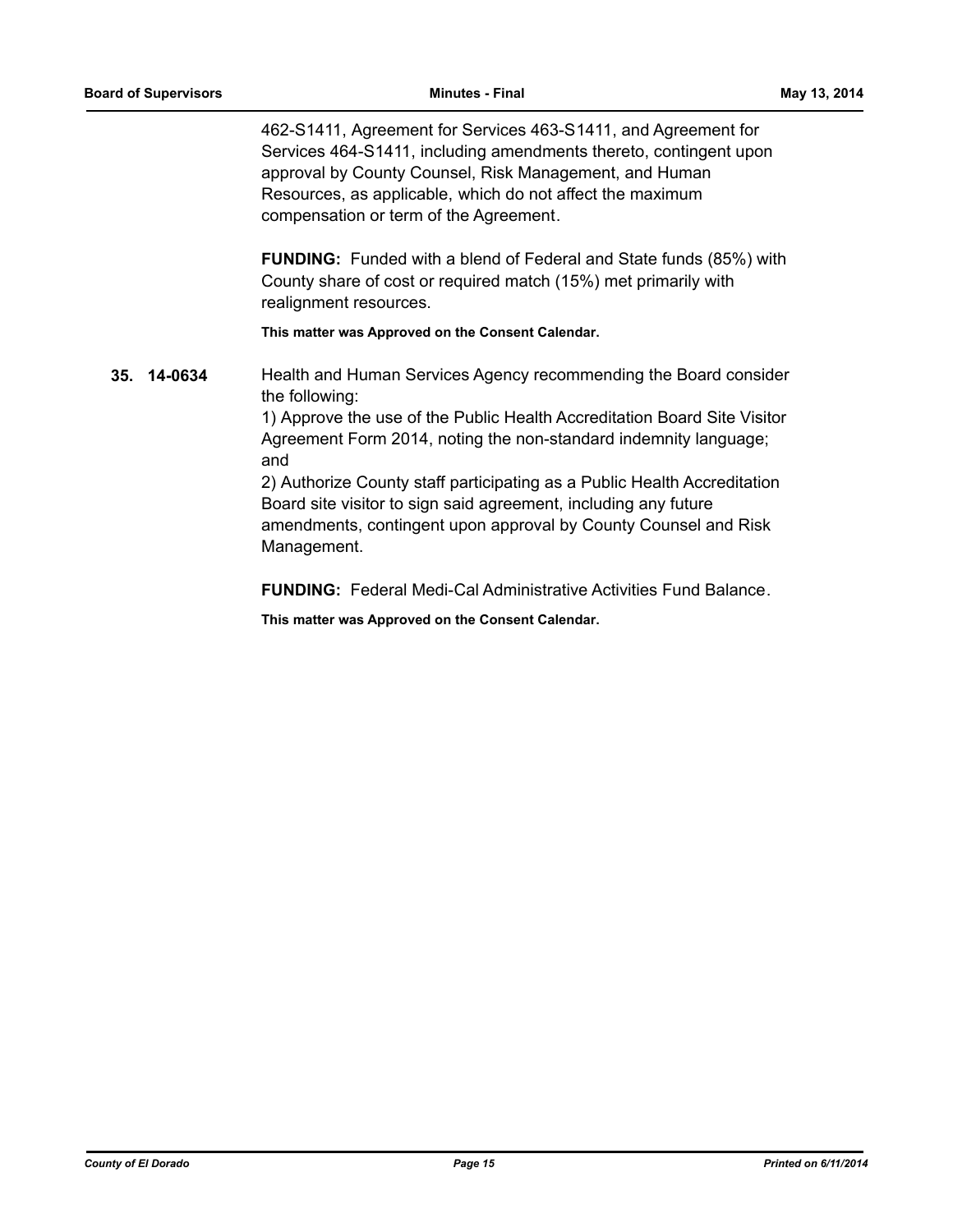| 36. 14-0652 | Sheriff's Office recommending the Board approve the addition of the<br>following items to the Sheriff's Fixed Asset List:<br>1) One (1) Police Dog Bite Training suit in the amount of \$1,700;<br>2) Two $(2)$ custom rifles in the amount of \$25,000;<br>3) One (1) 19.4 cubic ft. frost-free freezer in the amount of \$1,650;<br>4) Two (2) Server systems for the virtual desktop project in the amount<br>of \$30,600;<br>5) Five (5) in-car video systems in the amount of \$22,000;<br>6) One (1) restraint chair in the Jail in the amount of \$2,000;<br>7) One (1) SMARTBoard in the amount of \$6,500;<br>8) One (1) Interactive Whiteboard for the SLT Jail in the amount of<br>\$5,000;<br>9) One (1) IBM Server and related installation in the amount of \$29,500;<br>10) Seven (7) Radio Repeaters in the amount of \$49,500;<br>11) One (1) Stove for the Placerville Jail in the amount of \$8,400;<br>12) One (1) firewall Internet filtering appliance in the amount of \$5,000;<br>13) Two (2) computer equipment Cisco Catalyst Switches in the amount |
|-------------|--------------------------------------------------------------------------------------------------------------------------------------------------------------------------------------------------------------------------------------------------------------------------------------------------------------------------------------------------------------------------------------------------------------------------------------------------------------------------------------------------------------------------------------------------------------------------------------------------------------------------------------------------------------------------------------------------------------------------------------------------------------------------------------------------------------------------------------------------------------------------------------------------------------------------------------------------------------------------------------------------------------------------------------------------------------------------------|
|             | of \$4,882; and<br>14) Twenty (20) mobile radios for Homeland Security in the amount of<br>\$35,000.                                                                                                                                                                                                                                                                                                                                                                                                                                                                                                                                                                                                                                                                                                                                                                                                                                                                                                                                                                           |
|             | <b>FUNDING:</b> COPS Jail Funding, Fiscal Year 2012 Homeland Security                                                                                                                                                                                                                                                                                                                                                                                                                                                                                                                                                                                                                                                                                                                                                                                                                                                                                                                                                                                                          |

Grant, AB - 109 Prison Realignment Funding and General Fund.

**This matter was Approved on the Consent Calendar.**

### **END CONSENT CALENDAR**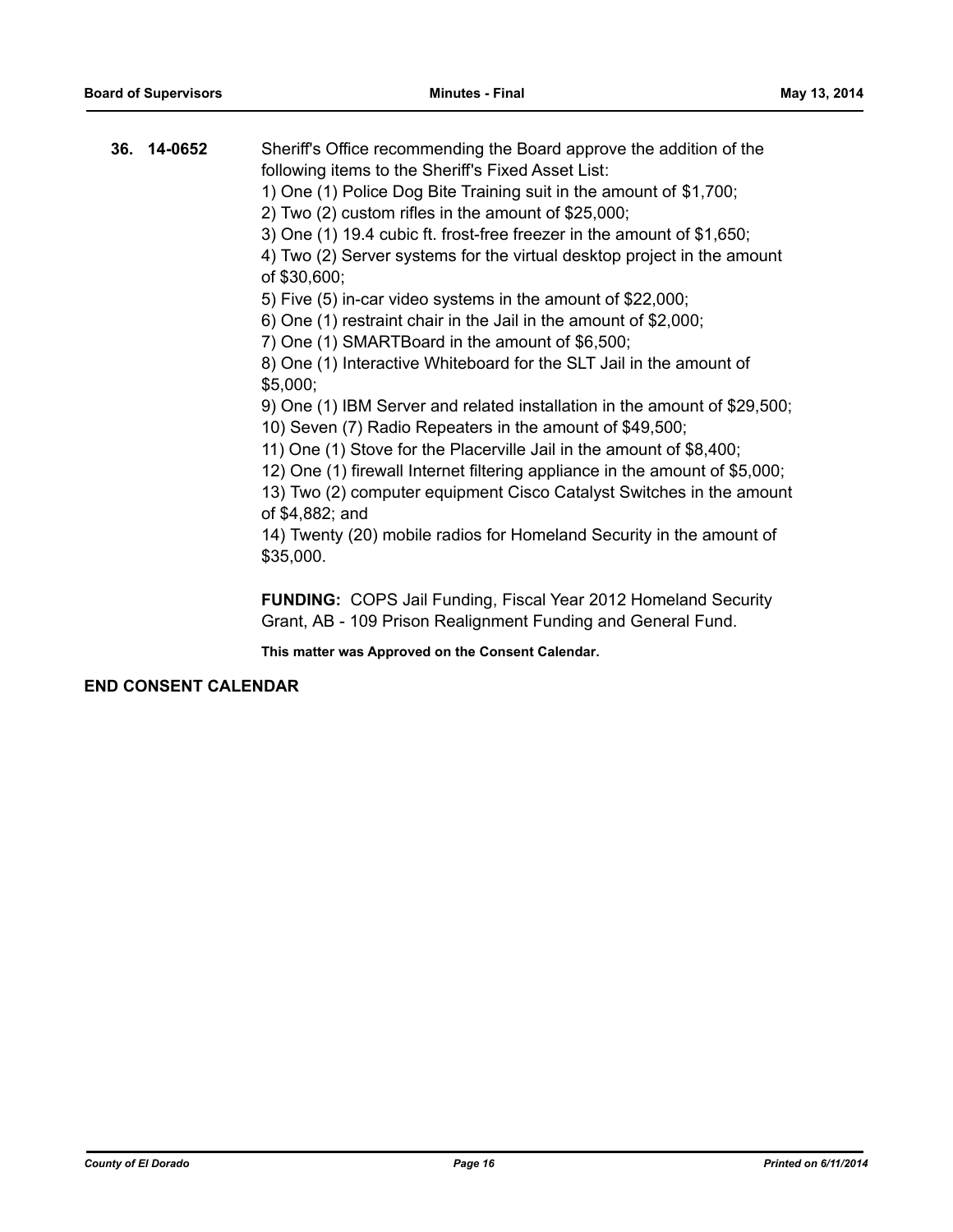### **10:00 AM - TIME ALLOCATION 1**

**37. 14-0563** Chief Administrative Office recommending the Board receive and file the Initial Draft Response to the 2013-14 Grand Jury Midterm Report and provide direction regarding potential changes to include with the Final Draft Response.

#### **Received and Filed.**

**38. 14-0472** Health and Human Services Agency, Mental Health Division, recommending the Board adopt and authorize the Chair to sign a Proclamation recognizing May 2014 as "Mental Health Month" in the County of El Dorado.

> **A motion was made by Supervisor Santiago, seconded by Supervisor Veerkamp to Approve this matter.**

**Supervisor Santiago read the Proclamation.**

- **Yes:** 5 Briggs, Santiago, Mikulaco, Veerkamp and Nutting
- **39. 13-0401** Chief Administrative Office and Human Resources recommending the Board consider the following:

1) Receive a summary report of the cultural assessment interviews conducted by VanDermyden Maddux Law Firm;

2) Receive a presentation outlining the proposed action plan as a result of the cultural assessment survey; and

3) Provide direction to staff regarding funding for the activities associated with the implementation of the action plan. (Est. Time: 1 Hr.) (Cont. 4/28/14, Item 1)

*Public Comment: Mike Applegarth, K. Payne, J. Copeland. P. Reiley, L. Price, M. Smith, M. Lane, C. Lewis. K. Smith, K. Webb, T. Daly, R. Smith, M. Spawn, D. Manning, S. Taylor*

**A motion was made by Supervisor Veerkamp, seconded by Supervisor Briggs to: 1) Receive and File the summary report and presentation; and**

**2) Direct staff to continue with the process and allocate an additional \$250,000 over the already allocated \$140,000 to focus on moving forward with the implementation of the action plan.**

**Yes:** 5 - Briggs, Santiago, Mikulaco, Veerkamp and Nutting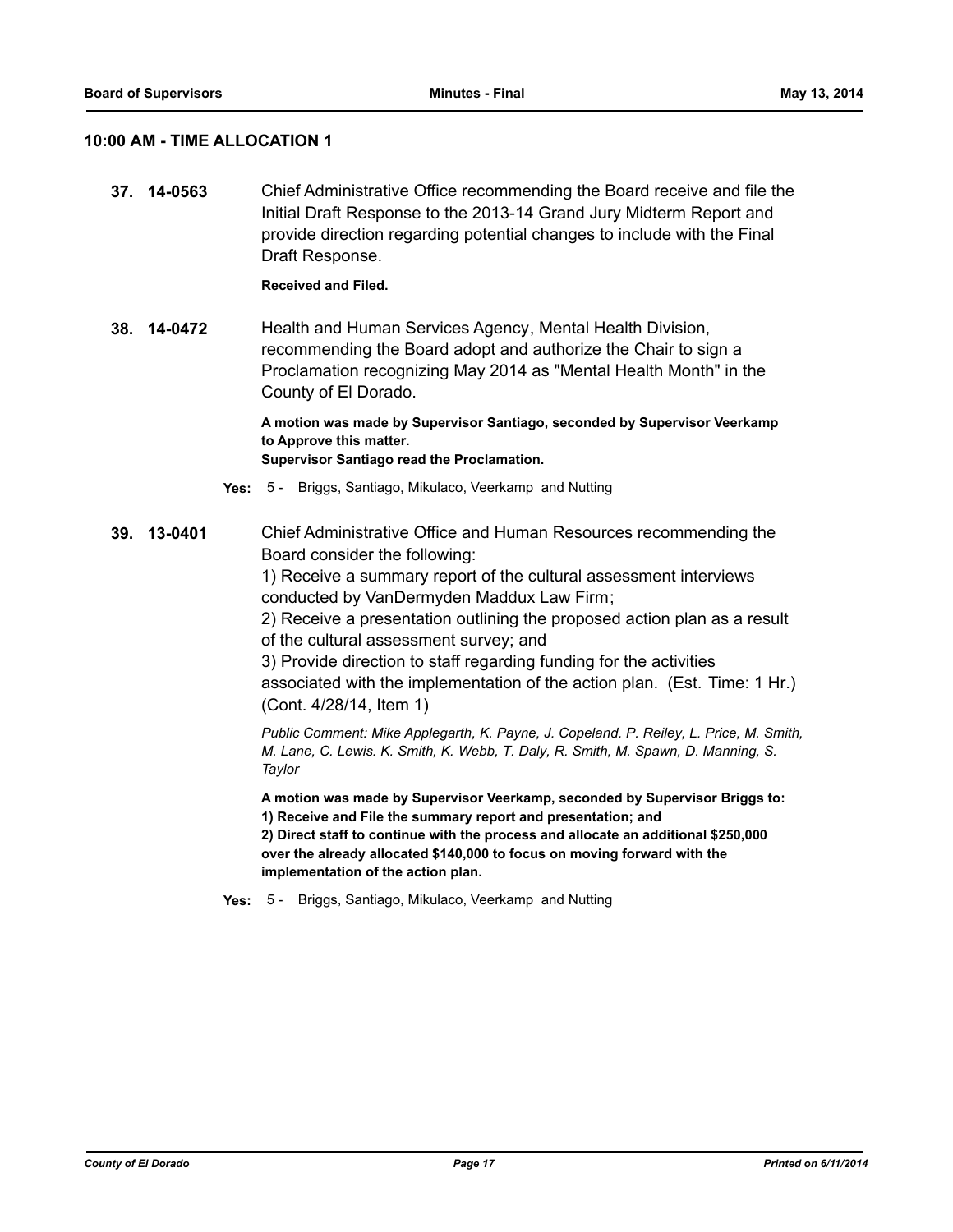### **10:00 AM - TIME ALLOCATION 2**

**40. 14-0466** Acting as the Governing Board of the El Dorado County Public Housing Authority:

> Health and Human Services Agency recommending the Board, approve and authorize the Chair to sign Resolution **052-2014** to: 1) Acknowledge the El Dorado County Public Housing Authority as a high performing agency exempt from the requirement to submit an annual Agency Plan update;

2) Approve a required annual amendment to the Public Housing Authority Administrative Plan for the Housing Choice Voucher Program for submittal to the Department of Housing and Urban Development; 3) Authorize the Chair to sign the accompanying Civil Rights Certification HUD-50077-CR; and

4) Recognize the contribution of the Public Housing Authority Participant Advisory Board in assisting with development of the Administrative Plan and amendments. (Est. Time: 15 Min.)

### **FUNDING:** Federal Funds.

**A motion was made by Supervisor Mikulaco, seconded by Supervisor Veerkamp to Approve this matter and Adopt Resolution 052-2014.**

**Yes:** 4 - Briggs, Santiago, Mikulaco and Veerkamp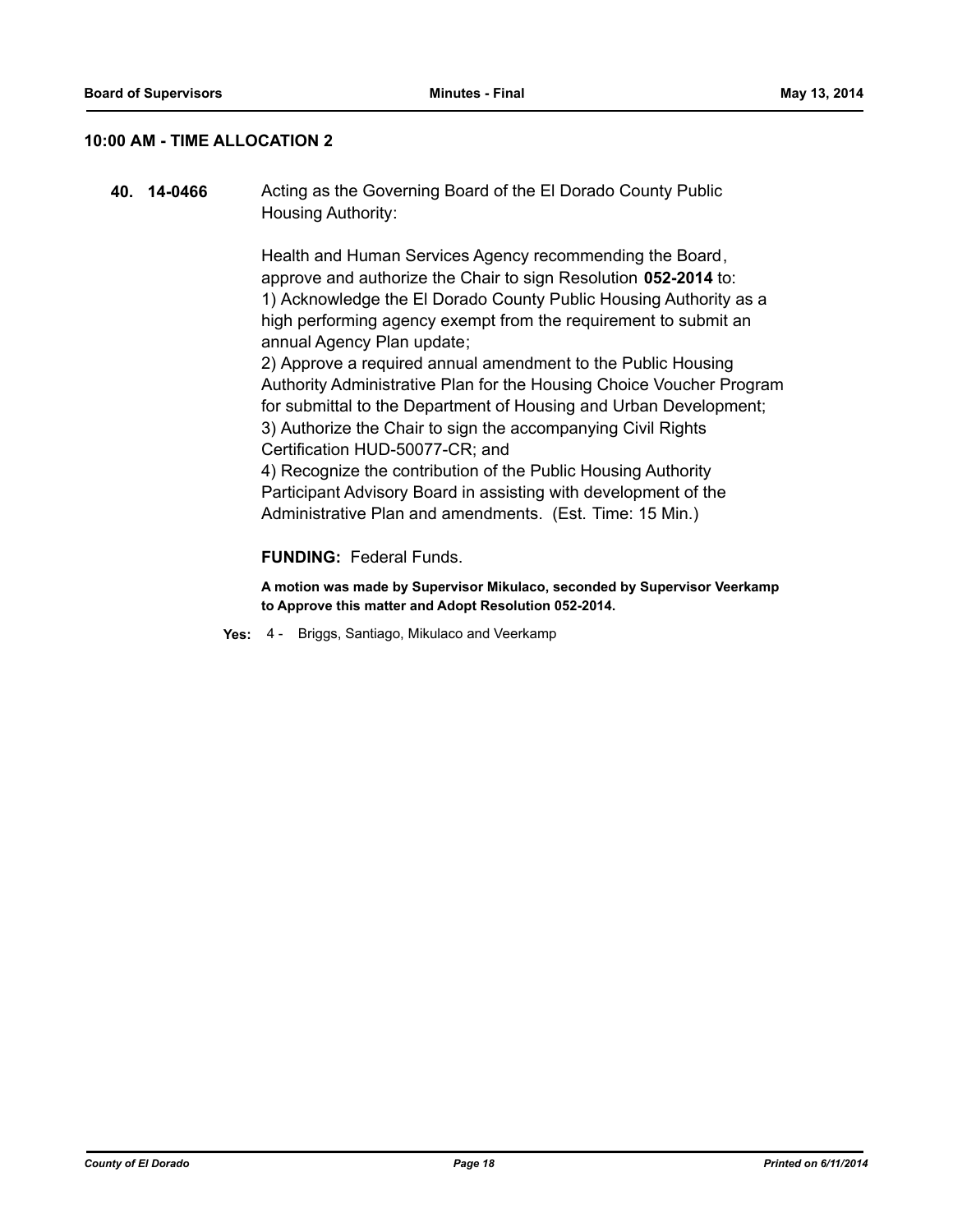### **DEPARTMENT MATTERS**

**41. 14-0606** Information Technologies Department advising the Board of reduced revenue for the department's Fiscal Year 2013-14 Budget as a result of a change in accounting practices and in accordance with Board of Supervisors Policy B-1, Budgetary Control and Responsibility.

*Public Comment: S. Taylor*

#### **Received and Filed.**

**42. 14-0514** The El Dorado County Parks and Recreation Commission recommending the Board consider the following: 1) Approve and authorize the Chair to sign Resolution **053-2014** to dissolve the El Dorado County Trails Advisory Committee as a subcommittee of the Parks and Recreation Commission and thereby rescind Resolution 58-96; and 2) Dissolve the El Dorado County Sacramento-Placerville Transportation Corridor Oversight Committee, a subcommittee of the Trails Advisory Committee.

> *Public Comment: J. Harville, P. Stroud, M. Leal, B. Smart, F. DuChamp, E. Krim, K. Payne, L. Price, C. Dracob, J.Noe, M. Hennsey*

**A motion was made by Supervisor Mikulaco, seconded by Supervisor Veerkamp to Approve this matter and Adopt Resolution 053-2014.**

- **Yes:** 3 Santiago, Mikulaco and Veerkamp
- **Noes:** 2 Briggs and Nutting
- **43. 14-0674** Supervisor Santiago requesting:

1) Board discussion on whether the Board should order a report on one or more of the five initiatives as authorized by Elections Code 9111, and if so, when should the report be completed; and

2) Direct staff accordingly upon conclusion of discussion.

*Public Comment: L. Parlin, K. Payne, E. Lowrey, F. DuChamp, B. Staddy, S.Staddy, P. Frantz, R. Pimentel, F. Murton, M. Wilbur, T. Costello, S. Parlin*

**A motion was made by Supervisor Mikulaco, seconded by Supervisor Briggs directing staff to return to the Board by July 22, 2014 with an overview of the five remaining initiatives to include the fundamentals of what each initiative does and a basic overview of the effects on the General Plan.**

**Yes:** 5 - Briggs, Santiago, Mikulaco, Veerkamp and Nutting

**LUNCH - 12:00 NOON - 1:30 PM - Board of Supervisors to participate in the "Great Ride" in recognition of "National Bike Month".**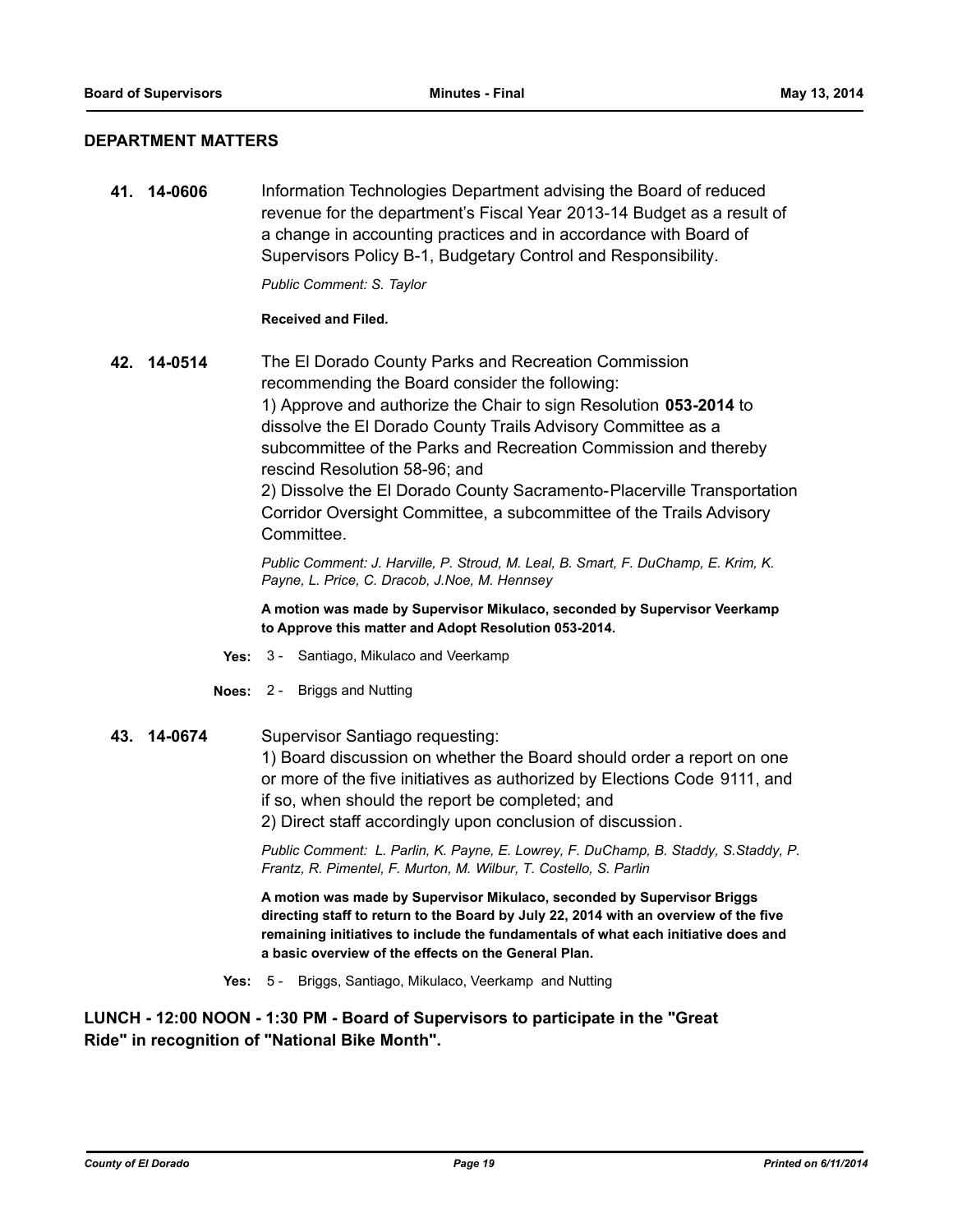### **2:00 PM - TIME ALLOCATION**

**44. 14-0386** Hearing to consider a request submitted by Amy L. Anders for Friends of Green Valley appealing the approval by the Planning Commission on March 27, 2014 and the validity of the environmental document for Special Use Permit S11-0009/Planned Development PD11-0005/Green Valley Nursery and Landscape on property, identified by Assessor's Parcel Number 124-301-03, consisting of 9.62 acres, in the north El Dorado Hills area; and staff recommending the Board take the following actions:

> 1) Adopt the Mitigated Negative Declaration based on the Initial Study prepared by staff; and

> 2) Deny the appeal, thereby upholding the approval of Special Use Permit S11-0009/Planned Development PD11-0005 by the Planning Commission on March 27, 2014, based on Findings and subject to the Conditions of Approval as approved (Legistar Attachment 2C). (Supervisorial District 1) (Est. Time: 1 Hr.)

*Public Comment: D. Manning, B. Orosco, T. Iverson, C. Hughes, K. Freed, M. Brandson, S. Delayo, J. High, E. VanDyke*

**A motion was made by Supervisor Nutting, seconded by Supervisor Veerkamp to Approve this matter.**

- **Yes:** 5 Briggs, Santiago, Mikulaco, Veerkamp and Nutting
- **45. 13-1174** Community Development Agency, Development Services Division, providing a six-month update on the progress of Ordinance 4999 - Medical Marijuana Distribution Facility (OR13-0001) and requesting direction on one of the following options:

1) The Board agrees with staff's interpretation of the medical marijuana distribution facilities ordinance and its determination that no facility meets the criteria for continued operation; **OR**

2) The Board does not agree with staff's interpretation and:

a) Direct staff to amend the Section 17.14.250.D of the El Dorado County Code, **OR**

b) Interpret Section 17.14.250.D to apply to an "operation" that may have moved from one facility location to another. (Est. Time: 1 Hr.)

*Public Comment: K. Chulano, M. Vonn, J. Mills, S. Gradley, D. Fiest, L. Davies, K. Bergalomue*

**A motion was made by Supervisor Veerkamp, seconded by Supervisor Santiago to:**

**1) Interpret Section 17.14.250.D to apply to an "operation" that may have moved from one facility location to another; and**

**2) Allow a seven day grace period to file the application for the fifth member.**

**Yes:** 4 - Briggs, Santiago, Veerkamp and Nutting

**Noes:** 1 - Mikulaco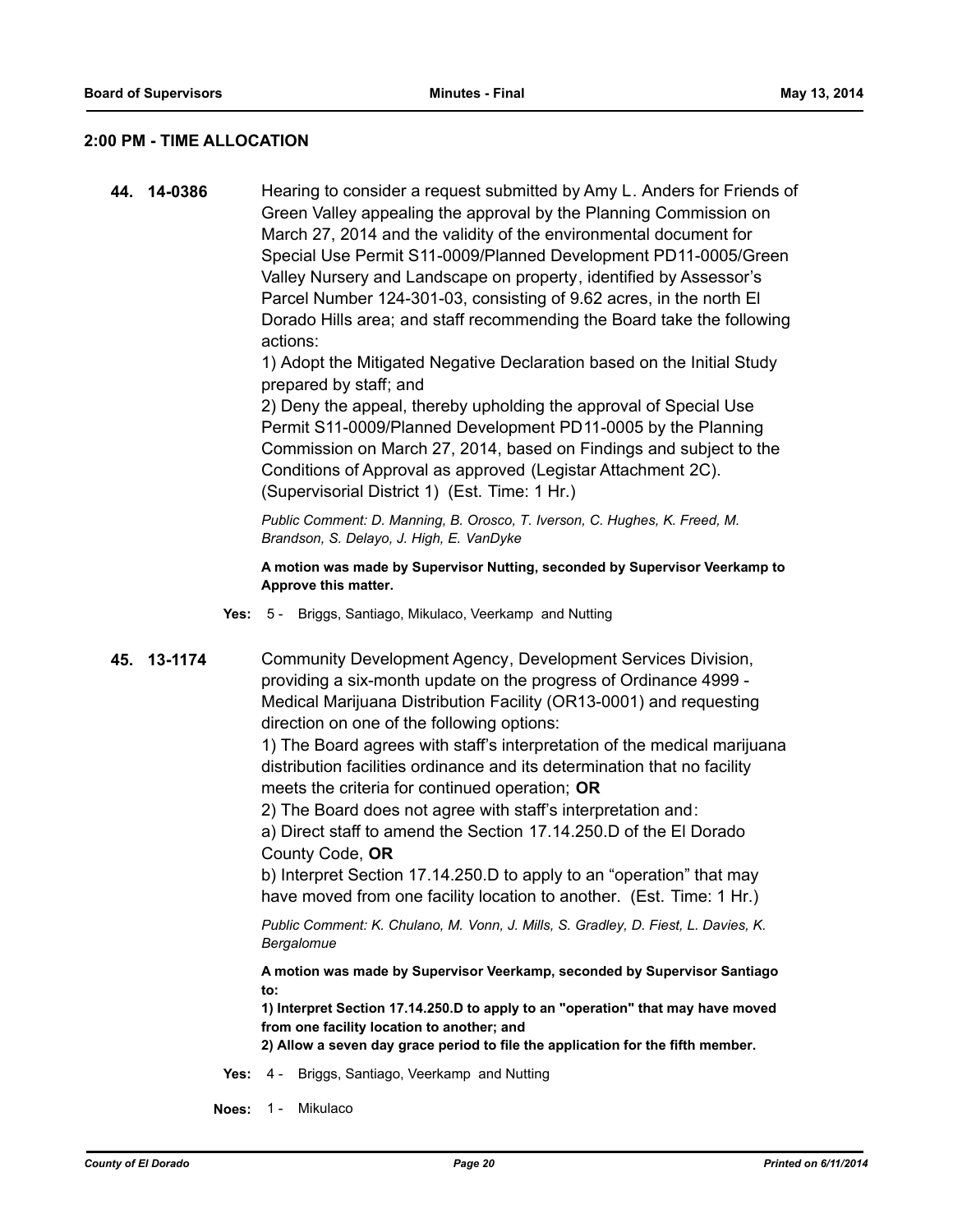### **4:00 PM - TIME ALLOCATION**

**46. 14-0141** Community Development Agency, Long Range Planning, recommending the Board receive information and provide direction on the proposed 2014 Capital Improvement Program and Transportation Work Plan.

> **FUNDING:** Various Federal, State, Local and ACO Funding Sources (Federal Funds).

**A motion was made by Supervisor Santiago, seconded by Supervisor Mikulaco to Continue this matter to May 20, 2014.**

**Yes:** 4 - Briggs, Santiago, Mikulaco and Veerkamp

**Absent:** 1 - Nutting

### **5:00 PM - Reception to recognize the El Dorado County Youth Commission hosted by the Board of Supervisors.**

#### **ITEMS TO/FROM SUPERVISORS**

**Supervisor Mikulaco attended a forum at the El Dorado Hills library.** 

**Supervisor Nutting spent some quality time with his son.** 

**Supervisor Veerkamp had a great trip to Washington, DC.** 

**Supervisor Briggs spoke about the Child Protective Unit, which was authorized by the Board of Supervisors several years ago, and how successful it has been. Specifically, how well all the collaborative agencies are working together.** 

**Supervisor Santiago also had a great trip to Washington, DC. She attended the California Tahoe Conservancy and Tahoe Transportation District meetings. Tomorrow she will attend the California State Association of Counties legislative conference.**

**ADJOURNED AT 8:40 PM In honor of Dani Aposhian.**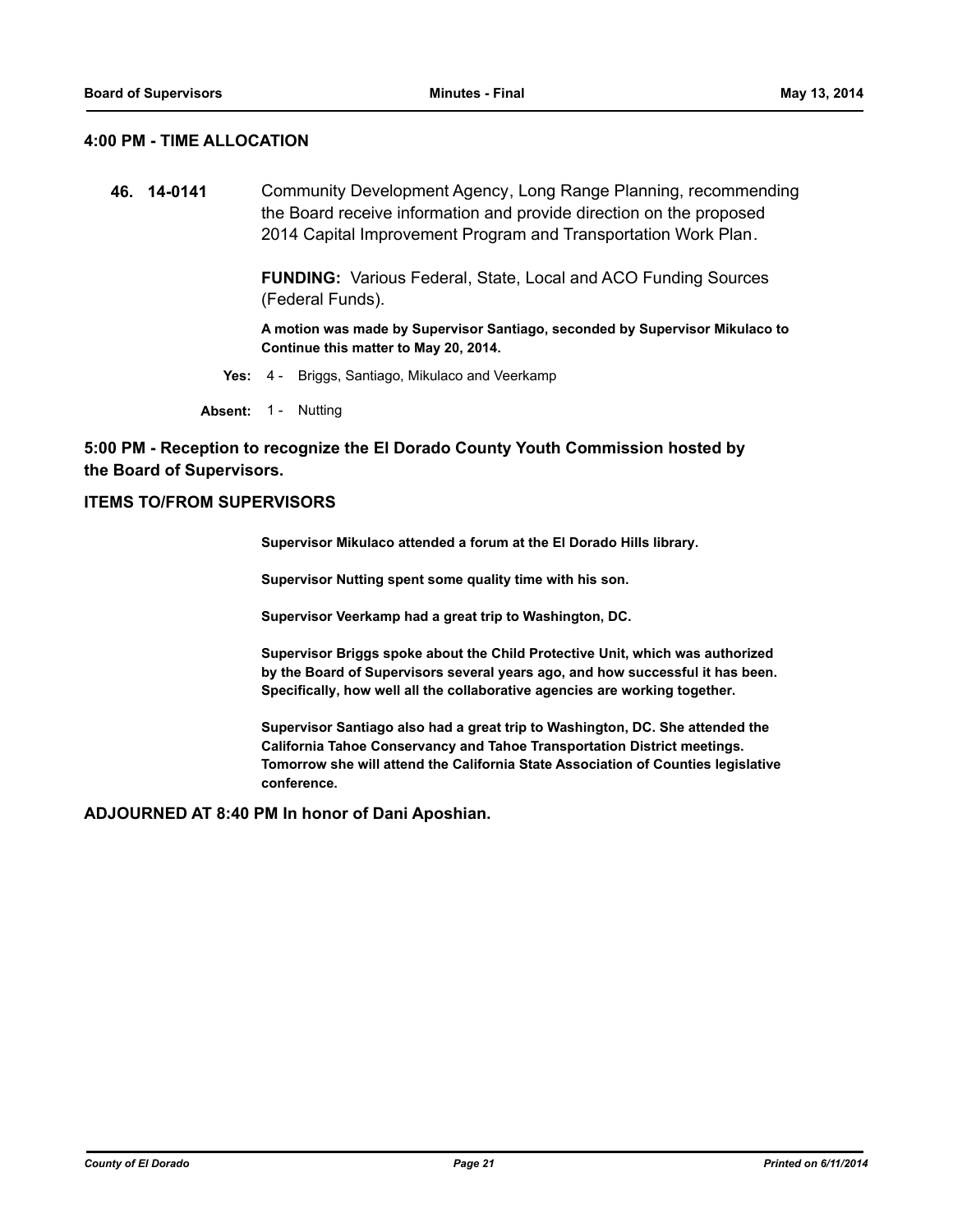### **CLOSED SESSION**

### **47. 14-0651 Pursuant to Government Code Section 54957.6 - Conference with Labor Negotiator**: County Negotiator: Director of Human Resources and/or designee, and

Jack Hughes of Liebert, Cassady and Whitmore. Employee Organization: Operating Engineers Local No. 3 representing employees in the Trades & Crafts, Probation, and Corrections Bargaining Units; Deputy Sheriffs Association representing employees in the Law Enforcement Unit; El Dorado County Criminal Attorney Association; El Dorado County Deputy County Counsel Association; El Dorado County Law Enforcement Managers Association; and Unrepresented Employees. (Est. Time: 45 Min.)

**No Action Reported. Supervisors Briggs, Mikulaco, Santiago and Veerkamp participated. Supervisor Nutting was absent.**

**48. 12-0443 Conference with Legal Counsel - Existing Litigation** pursuant to Government Code Section 54956.9(d)(1): Title: United States of America (USA) v. El Dorado County and City of South Lake Tahoe, Civil Action No. S-01-01520 x-ref: (Meyers Landfill Site). (Est. Time: 15 Min.)

> **No Action Reported. Supervisors Briggs, Mikulaco, Santiago and Veerkamp participated. Supervisor Nutting was absent.**

**49. 12-1509** Pursuant to Government Code Section 54956.9(d)(1), **Existing Litigation**. Title: Claim of Lisa Hoaas v. County of El Dorado, Worker's Compensation Claim Settlement. York Risk Services Group, Inc., Claim No. ELAB-547854. (Est. Time: 10 Min.)

> **No Action Reported. Supervisors Briggs, Mikulaco, Santiago and Veerkamp participated. Supervisor Nutting was absent.**

**50. 14-0687 Conference with Legal Counsel - Existing Litigation** pursuant to Government Code Section 54956.9(d)(1). Title:Claim of Mrs. Carolyn Husted and Ms. Alisha Miller Date of Loss: August 27, 2013 (Est. Time: 10 Min.)

> **No Action Reported. Supervisors Briggs, Mikulaco, Santiago and Veerkamp participated. Supervisor Nutting was absent.**

**51. 14-0688 Conference with Legal Counsel - Existing Litigation** pursuant to Government Code Section 54956.9(d)(1). Title:Claim of Leslie Knotek v. County of El Dorado, Workers' Compensation Claim Settlement. York Risk Services Group, Inc., Claim # ELOY-485341. (Est. Time: 10 Min.)

> **No Action Reported. Supervisors Briggs, Mikulaco, Santiago and Veerkamp participated. Supervisor Nutting was absent.**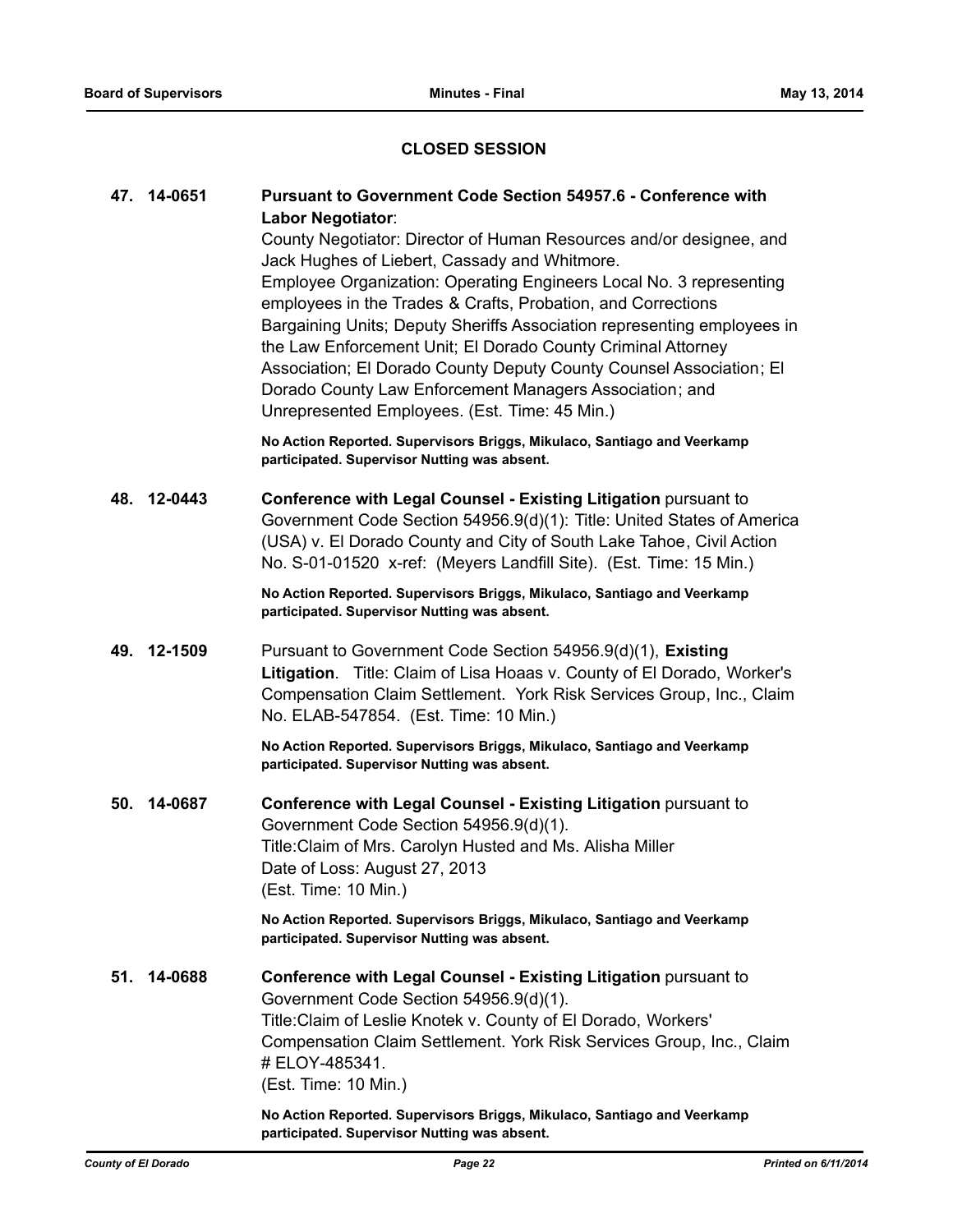On August 19, 2003, the Board adopted the following protocol: It is a requirement that all speakers, County staff and the public, when approaching the podium to make a visual, Power Point or transparencies presentation to the Board of Supervisors, must provide the Clerk with the appropriate number of hard copies of the presentation for Board members and the audience. Only those speakers that provide this required number of hard copies will be permitted to proceed with a visual presentation.

Persons interested in serving on any Board of Supervisors ADVISORY BOARD, COMMITTEE, OR COMMISSION are encouraged to complete an application form (available in the office of the Clerk of the Board of Supervisors, or online) and submit same to the board, committee or commission, to the County Department which supports the board, committee or commission, or to the Clerk of the Board of Supervisors.

VIDEO TAPES of regular, Tuesday Board of Supervisors meeting are BROADCAST ON CABLE TV as follows:

West Slope - Comcast - Channel 15, Wednesday at 1:00 P.M. (day after Tuesday meeting) and Tuesday at 7:00 A.M. (One week after previous Tuesday Meeting)